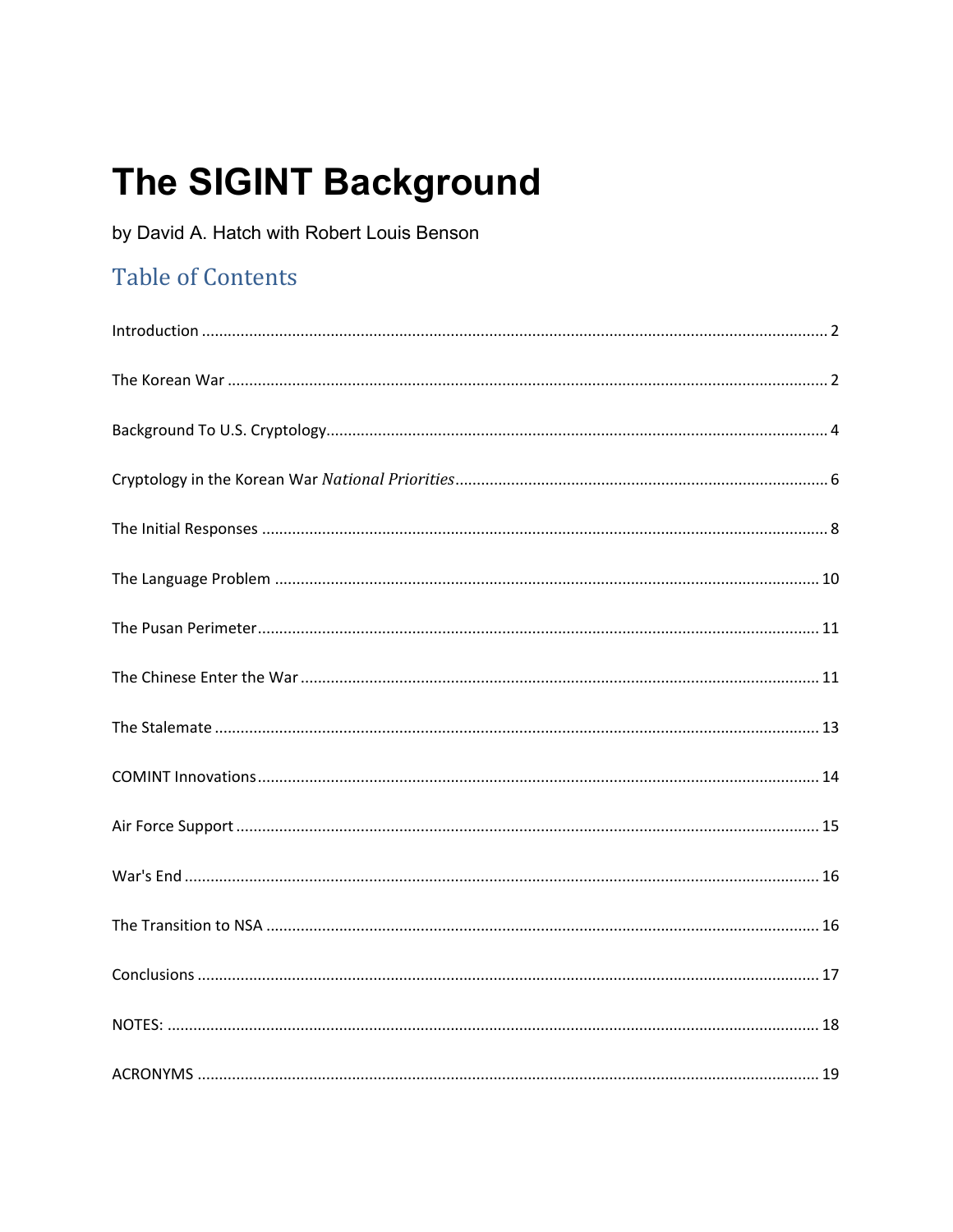#### <span id="page-1-0"></span>**Introduction**

Since the revelation of the vital role of cryptology in World War II, the contribution of communications intelligence (COMINT) and communications security (COMSEC) in postwar conflicts has become a frequent question for many, particularly scholars and veterans' groups.

This short summary of the cryptologic background to the Korean War is intended to provide only a general overview of the conflict from a cryptologic perspective and give initial answers to some of the more important questions about intelligence support.

This paper has been cobbled together from summaries prepared during or immediately after the period of hostilities, some original documents, and the memories of some of the participants. Some of the materials on which this history is based may not be declassified by its publication date (June 2000). I have prepared the booklet in this unusual manner in order to have a general history in time for the 50th anniversary of the beginning of the war.

This booklet is therefore intended only as an introduction to the subject, an interim history until further declassification allows the fuller history of cryptologic support during the Korean War to be written. I would like to emphasize that much remains to be researched and studied about cryptology in Korea and, in fact, I look forward to more detailed studies of cryptology in the Korean War in the near future.

#### <span id="page-1-1"></span>The Korean War

When it became clear in mid-August 1945 that Japan intended to surrender, U.S. policy makers began to make arrangements for peripheral areas occupied by Japan. One of the thorniest problems was the status of Korea.

The peninsula had been an independent nation for centuries before the Japanese took it as a colony in 1910. In August 1945, Soviet forces were fighting the Japanese military on the China-Korea border, and it appeared that the Red Army might occupy all of Korea.

The U.S. solution was a temporary division of the country. Americans would take the Japanese surrender in the southern sector, Soviet troops in the north. After a suitable but undefined - period in which Koreans would be prepared for self-rule, both armies would withdraw. The Soviets agreed to this plan, and Korea was divided on either side of the 38th parallel.

However, as the Cold War developed, the peninsula became a pawn in a larger, international ideological struggle. After three years, the United States turned the problem over to the United Nations, which mandated elections to decide on a unified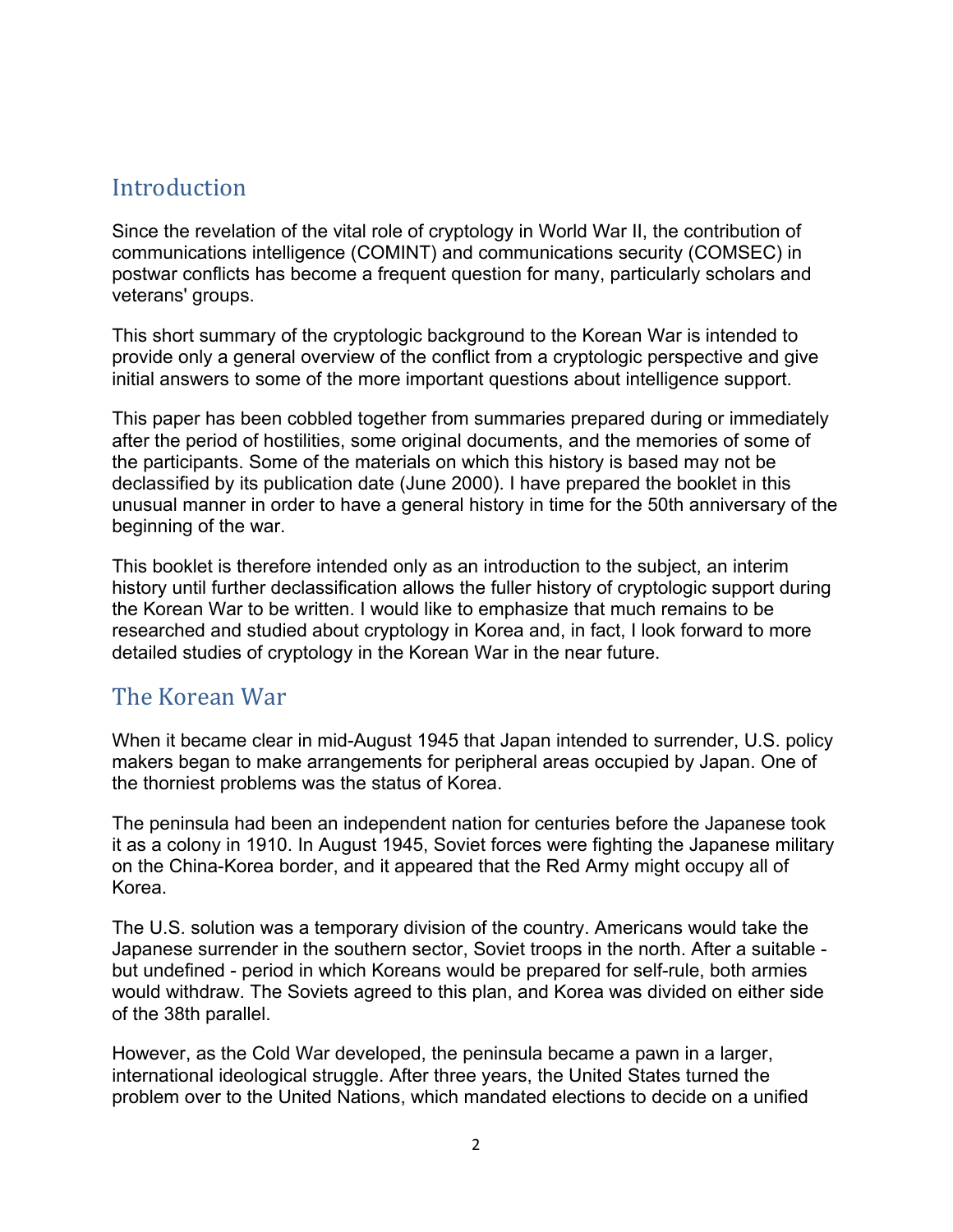government in Korea. UN-sponsored elections led to the formation of the Republic of Korea (ROK) on August 15, 1948, under President Syngman Rhee, with its capital in Seoul. North Korea declined to participate in the UN elections and formed its own government, the Democratic People's Republic of Korea (DPRK), with Kim Il-song as its leader and its capital in Pyongyang.

The next two years were marked by struggle on many levels - military, political, and ideological. Small unit clashes and armed incursions along the 38th parallel were frequent. Both the ROK and the DPRK built military forces, but there was a difference: the USSR supplied armor and aircraft to Pyongyang, while the U.S. denied them to Seoul.

The USSR, as confirmed by the VENONA decrypts, which NSA released to the public in 1995-97, had stolen the secrets of the atomic bomb through espionage. Without espionage it is inconceivable that the Soviets would have had their own atomic bomb by the time of the Korean War. Several U.S. and British spies were able to keep the Soviets abreast of U.S. and allied diplomatic, military, and intelligence activities well into the Korean War period[.](https://nsa.dod.afpims.mil/News-Features/Declassified-Documents/Korean-War/Sigint-BG/#N1)<sup>1</sup>

The United States deliberately excluded South Korea from the defensive perimeter it was drawing around the Pacific Ocean area. The ROK, said U.S. officials, should depend on the United Nations for support.

Finally, in the early hours of June 25, 1950, the Korean People's Army (KPA) crossed the dividing line in strength and began pushing southward toward Seoul. After some initial resistance, the ROK Army gave way before the larger, stronger KPA, and retreat became rout.

President Harry S. Truman and his advisers assumed the USSR had directed the attack and that this was the opening move in a wider war. At that point, the U.S. reversed its policy and intervened militarily to support the ROK. The U.S. persuaded the United Nations to call for assistance in repelling North Korea's aggression, and a number of other UN members sent troops or supporting forces.

After a period of retreat, General Walton Walker, in command of the U.S. Eighth Army, stabilized the lines around a defensible area that came to be known as the "Pusan Perimeter." Deployed largely along the meandering Naktong River, Walker moved his forces quickly and astutely to blunt repeated North Korean attacks.

On 15 September 1950, a USMC/Army amphibious force, spearheaded by Marines, striking according to General Douglas MacArthur's plans, conducted one of the greatest feats of American arms ever, an amphibious landing behind North Korean lines at the port of Inch'on. This operation, combined with a breakout from the Pusan Perimeter, smashed the DPRK's military forces.

UN forces, primarily American and South Korean troops, crossed into North Korean territory in pursuit of their retreating enemy, despite warnings from Communist China to remain below the 38th parallel. In November, as U.S. and South Korean forces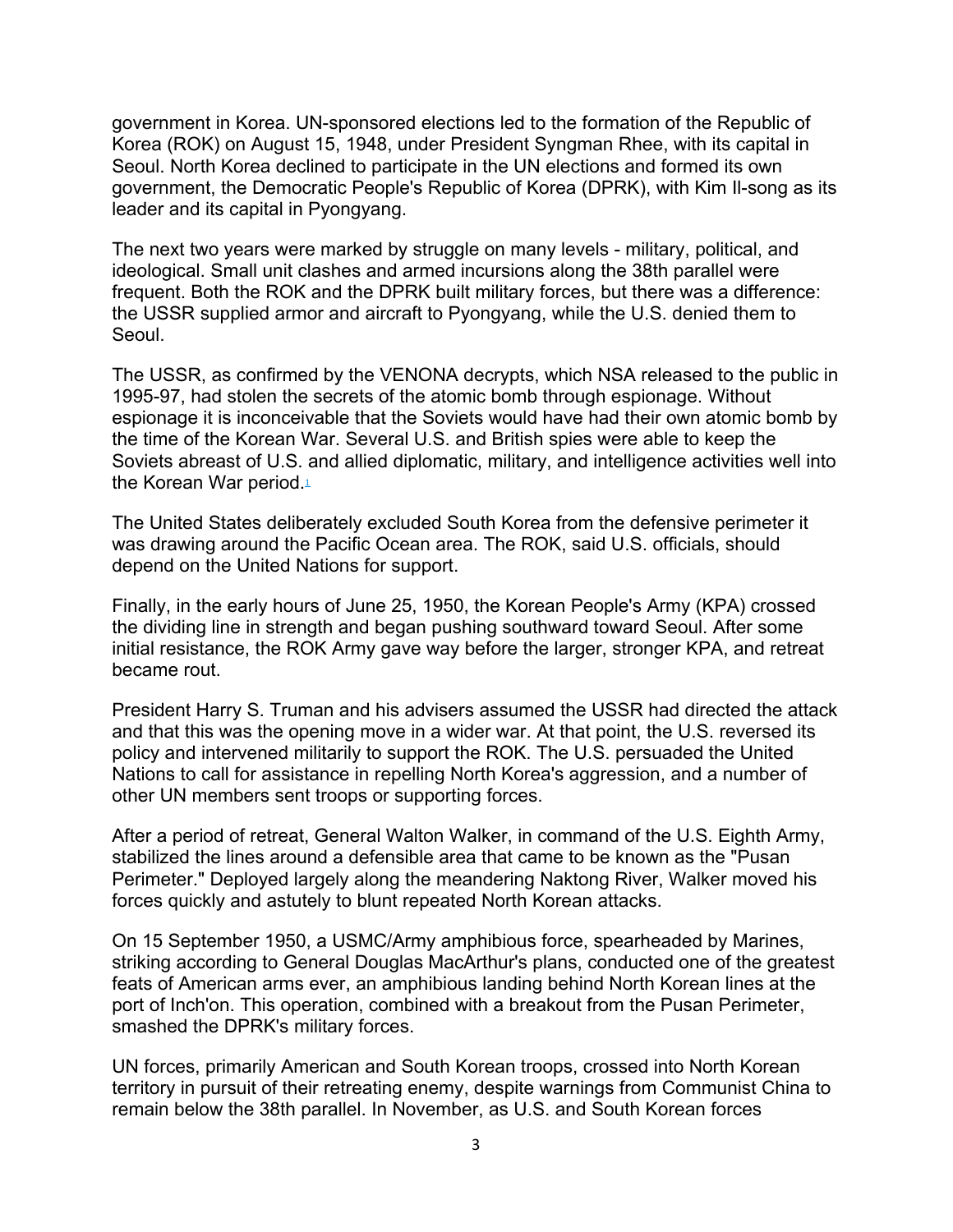approached the China-Korea border, the People's Liberation Army (PLA) struck them in force, sending the UN army in a precipitous retreat southward.

In the spring of 1951, UN forces reestablished a stable line of resistance with the communist armies at roughly the midpoint of the Korean peninsula. Both sides entrenched. The Korean War continued for more than two years, but consisted largely of limited offensive operations, characterized by only small gains and losses, to capture or defend particular points of real estate. The strongpoints were designated officially by their height in meters, but known popularly by colorful or poignant nicknames bestowed by the GIs who fought over them - The Hook, Old Baldy, Pork Chop Hill, and Heartbreak Ridge.

Once the lines had hardened, truce talks opened. The negotiations were first held in the city of Kaesong, behind communist lines. This was unsatisfactory to the UN side, so the meetings were moved to Panmunjom, an obscure village in "no-man's land."

The war ended in August 1953, after more than three years of combat, with the signing of a truce agreement and the exchange of prisoners.

During the war and in postwar investigations, there were many charges that U.S. intelligence had failed in the Korean War, not once, but twice. Critics charged that American intelligence organizations had failed to give warnings of the initial North Korean attack in June 1950 and failed again when the Chinese entered the war in October 1950.

## <span id="page-3-0"></span>Background To U.S. Cryptology

In the late 1920s and early 1930s, the U.S. Army and Navy for the first time established and operated permanent codemaking and codebreaking units. The cryptanalytic units expanded at the outbreak of World War II, and the enhanced activity paid off in plentiful and high-quality information on the Germans and Japanese - their location, armament, and intentions. Working in close cooperation with Great Britain, U.S. military and civilian decision-makers got accustomed to detailed inside information about their enemies (and a few neutrals).

Allied exploitation of the German Enigma machine and other high-level German and Japanese cryptographic systems is well known. Less known but also invaluable to the war effort was U.S. and British exploitation of front-line systems to provide a wealth of tactical information on their enemies' activities.

These decision-makers expected the same inside information after the war, but encountered difficulties creating productive and cost-effective organizations. The postwar period was characterized by contradictory problems - escalating requirements for accurate information, rapid demobilization of skilled personnel, severe budget cuts, the need for expensive processing machines, and a new adversary.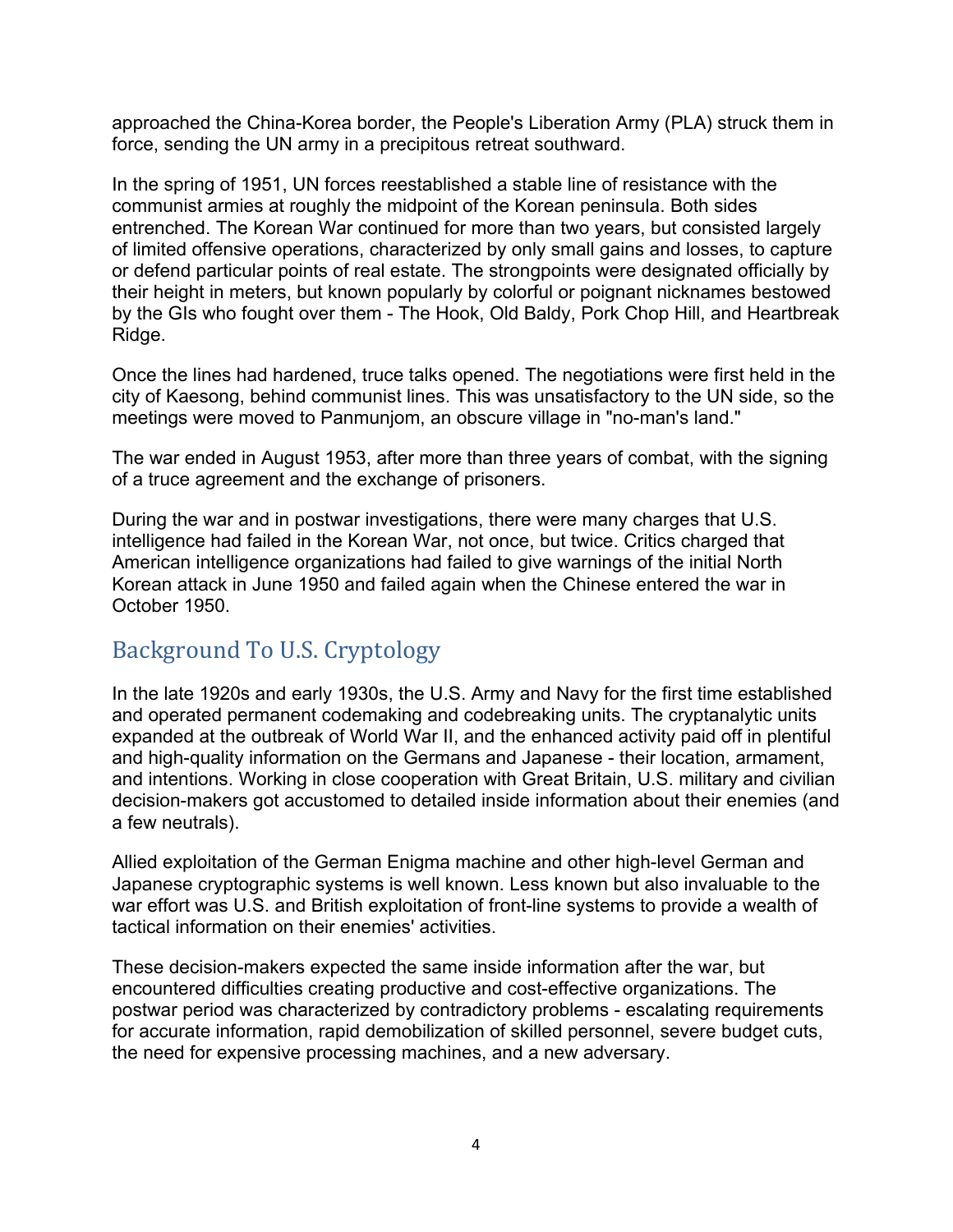In the period prior to the Korean War, U.S. communications intelligence underwent major structural and doctrinal changes. The Army Security Agency (ASA) had shared the national COMINT mission with the Navy's Communications Supplementary Activity (COMMSUPACT) - which became the Naval Security Group in June 1950. During and after World War II, a portion of Army COMINT assets was dedicated to support of the U.S. Army Air Corps, and, when the independent Air Force was created in 1947, these cryptologic assets were resubordinated to the new organization as the Air Force Security Service (AFSS).

Many officials favored centralization of cryptologic activities, and in 1949 the Department of Defense created the Armed Forces Security Agency (AFSA) as a national organization. AFSA, just by its existence, forced the Army and Navy to redefine the organization and roles of their cryptologic services. The cryptologic agencies of all three services began structuring themselves to provide direct COMINT support for American fighting forces.

It was furthermore intended that AFSA eliminate duplication of effort among the Service Agencies and get an economy of scale in research and purchasing. As it turned out, however, AFSA did not have sufficient legal authority to provide central direction to cryptologic work.

Because there had been no advance budgeting for AFSA in 1949, its financial needs were met initially by reductions in the cryptologic budgets of the armed services. Proposals for increases to AFSA's budget or personnel allocations were not approved.

In those lean budget times, even general requirements for support met with disfavor. In April 1949, the U.S. Communications Intelligence Board (USCIB) requested \$22 million in funds, including 1,410 additional civilian employees, to expand the COMINT effort. The secretary of defense returned the proposal for additional study. In June, the USCIB, noting that intercept and processing resources were already overburdened even as the military required more support, requested an interim supplement of \$11.6 million, which would include 705 additional civilian employees; this was endorsed by the Joint Chiefs of Staff. The proposal, however, was disapproved by the secretary of defense because of budget limitations.

This situation changed with the coming of war. Within a month of the North Korean invasion, the Joint Chiefs of Staff approved the transfer of 244 officers and 464 enlisted men to AFSA. They also recommended a large increase in civilian positions. In August, the Department of Defense comptroller authorized an increase of 1,253 additional civilian COMINT positions.

Given the administration's belief that the conflict in Korea was merely a part of what could soon be a wider war, only a portion of the increase would go to direct support of the conflict in Korea. But the increase would allow significant expansion of the effort to support the war.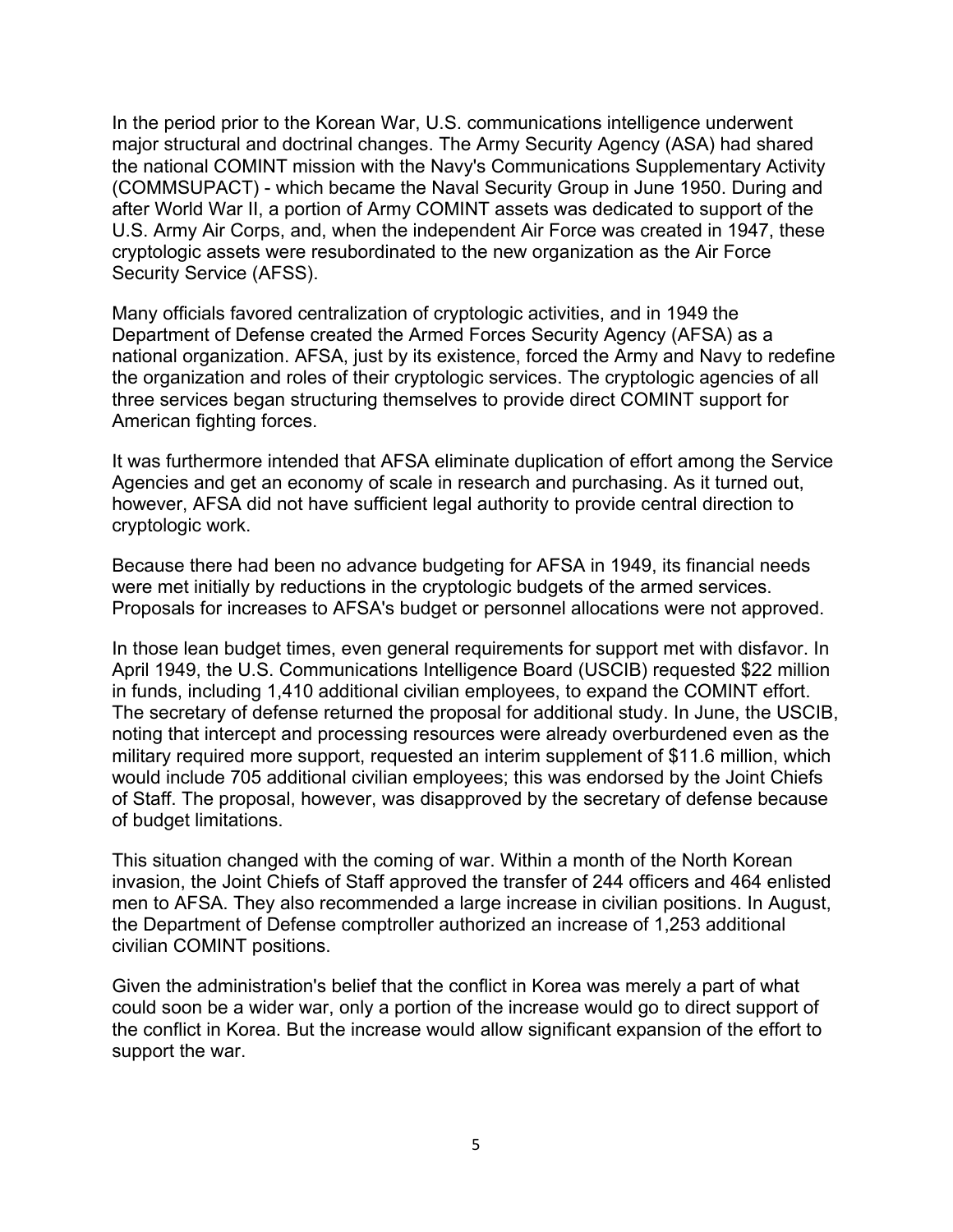# <span id="page-5-0"></span>Cryptology in the Korean War *National Priorities*

The Monthly Intelligence Requirements issued by the U.S. Communications Intelligence Board reflected the generally low level of government interest in information on Korea. The country was, after all, outside the U.S. defense perimeter in the Pacific region.

USCIB maintained two requirements lists. The first consisted of subjects of "greatest concern to U.S. policy or security," such as "Soviet intentions to launch an armed attack." On the second list were items of "high importance"; for the month prior to the war, Japan and Korea were item number 15 on the second list, but this did not focus on Korea itself. The specific requirements were "Soviet activities in North Korea," "North Korean-Chinese Communist Relations," and "North Korean-South Korean relations, including activities of armed units in border areas."

Intercept facilities in the Pacific region were relatively few. All were directed toward higher priority targets, primarily Chinese Communist activities, but also including the Philippine Huk rebellion. Only by diverting collection from existing ones could they cover other intercept targets. Customers often gave no specific guidance to AFSA about target priorities, and, left to its own devices, AFSA sensibly concentrated on those of obvious great importance, primarily the USSR and the PRC.

AFSA directed an expanded effort against the People's Republic of China in early 1950. This included increased intercept and cryptanalytic study.

ASA in the post-World War II period had broken messages used by the Soviet armed forces, police and industry, and was building a remarkably complete picture of the Soviet national security posture. It was a situation that compared favorably to the successes of World War II. Then, during 1948, in rapid succession, every one of these cipher systems went dark. Although the loss of these systems occurred over several months (and none happened at the end of a week), U.S. cryptanalysts tended to lump the disasters together under the dire designation "Black Friday."

Soviet intelligence had had an agent inside AFSA who had revealed the extent of U.S. penetration of Soviet cipher systems. This was William Weisband, who had been recruited by the KGB in 1934. During and after World War II, Weisband was involved in the U.S. COMINT efforts, working (as a native speaker of Russian) in the Russian section in ASA and, later, AFSA. Although in 1950 the FBI uncovered information alleging espionage activities by Weisband in the early 1940s, he was never charged with espionage - Weisband lost his job with AFSA and served a year in prison for contempt of a grand jury[.](https://nsa.dod.afpims.mil/News-Features/Declassified-Documents/Korean-War/Sigint-BG/#N2) $2$ 

The U.S. cryptologic agencies took steps to recover, but this dreary situation continued up to the Korean War, denying American policymakers access to vital decrypts in this critical period. This was perhaps the most significant intelligence loss in U.S. history.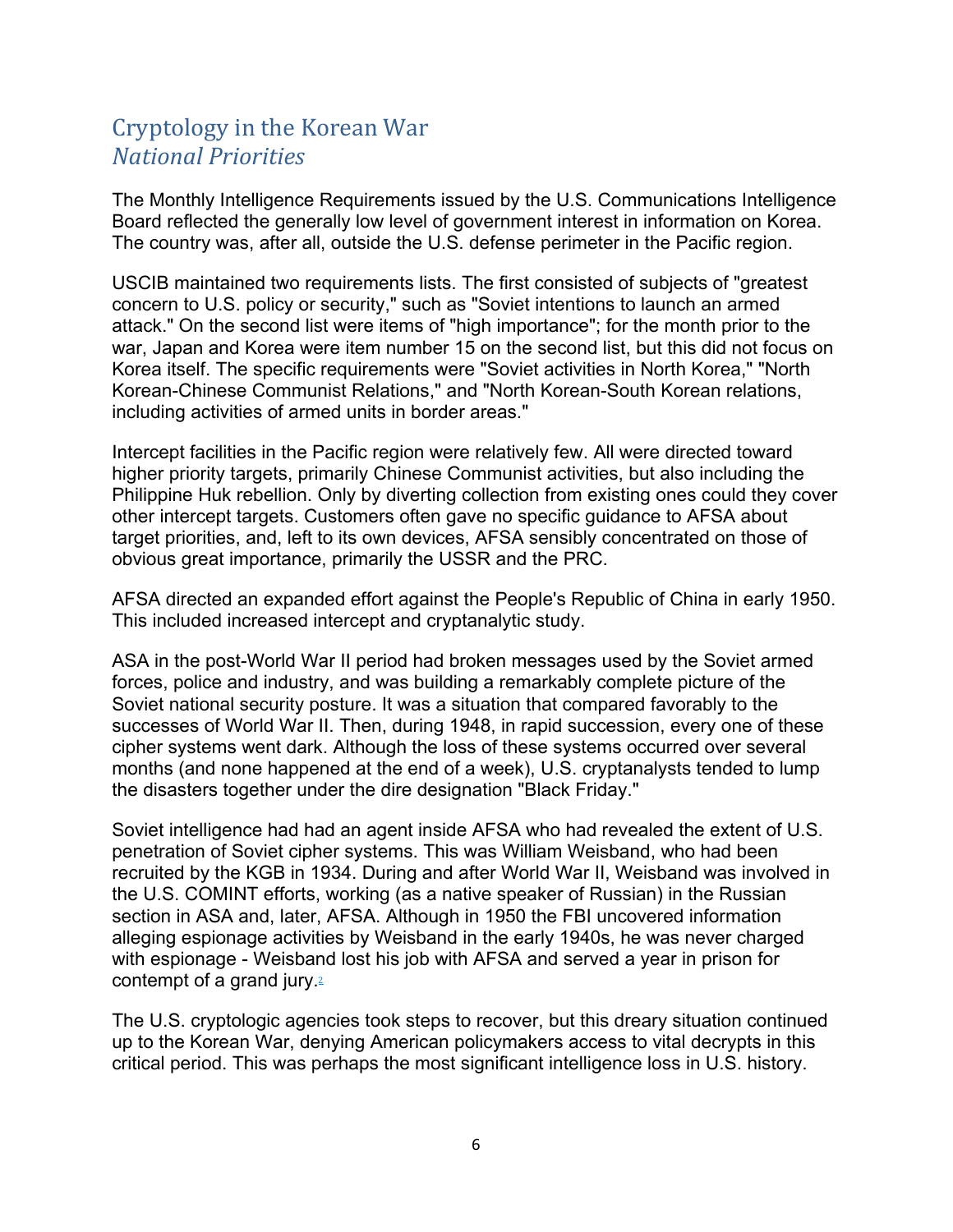Some North Korean communications were intercepted between May 1949 and April 1950 because the operators were using Soviet communications procedures. Coverage was dropped once analysts confirmed the non-Soviet origin of the material. These messages, it should be noted, were not positively identified as originating from the DPRK until after the war began and there was a basis for comparison with confirmed Korean traffic.

In April 1950, ASA undertook a limited "search and development" study of DPRK traffic. Two positions were assigned intercept of internal North Korean communications, and approximately 200 messages were on hand at the time the war began, although none had been processed.

COMMSUPACT monitored communications from some North Korean naval bases in the period before 1950, but only because these were occupied by the Soviet navy.

As it happened, prior to 1950 there were two COMINT hints of more than usual interest in the Korean peninsula by communist bloc nations, but neither was sufficient to provide specific warning of a June invasion. In the spring of 1950, a Soviet network in the Vladivostok area greatly increased its targeting of communications in South Korea. Soviet targeting of South Korea was quite low until early February, then rose dramatically after the 21st. This coverage continued at a very high level until 15 May, when it ceased altogether.

In the second case, as revealed in COMINT, large shipments of bandages and medicines went from the USSR to North Korea and Manchuria, starting in February 1950.

These two actions made sense only in hindsight, after the invasion of South Korea occurred in June 1950.

COMINT, supported by information from other open and secret sources, showed a number of other military-related activities, such as VIP visits and communications changes, in the Soviet Far East and in the PRC, but none was suspicious in itself. Even when consolidated by AFSA in early 1951, these activities as a whole did not provide clear evidence that a significant event was imminent, much less a North Korean invasion of the South.

In 1952, when personnel levels and a more static war allowed some retrospective analysis, AFSA reviewed unprocessed intercept from the June 1950 period. Analysts could not find any message which would have given advance warning of the North Korean invasion. One of the earliest, if not the earliest, messages relating to the war, dated 27 June but not translated until October, referred to division level movement by North Korean forces.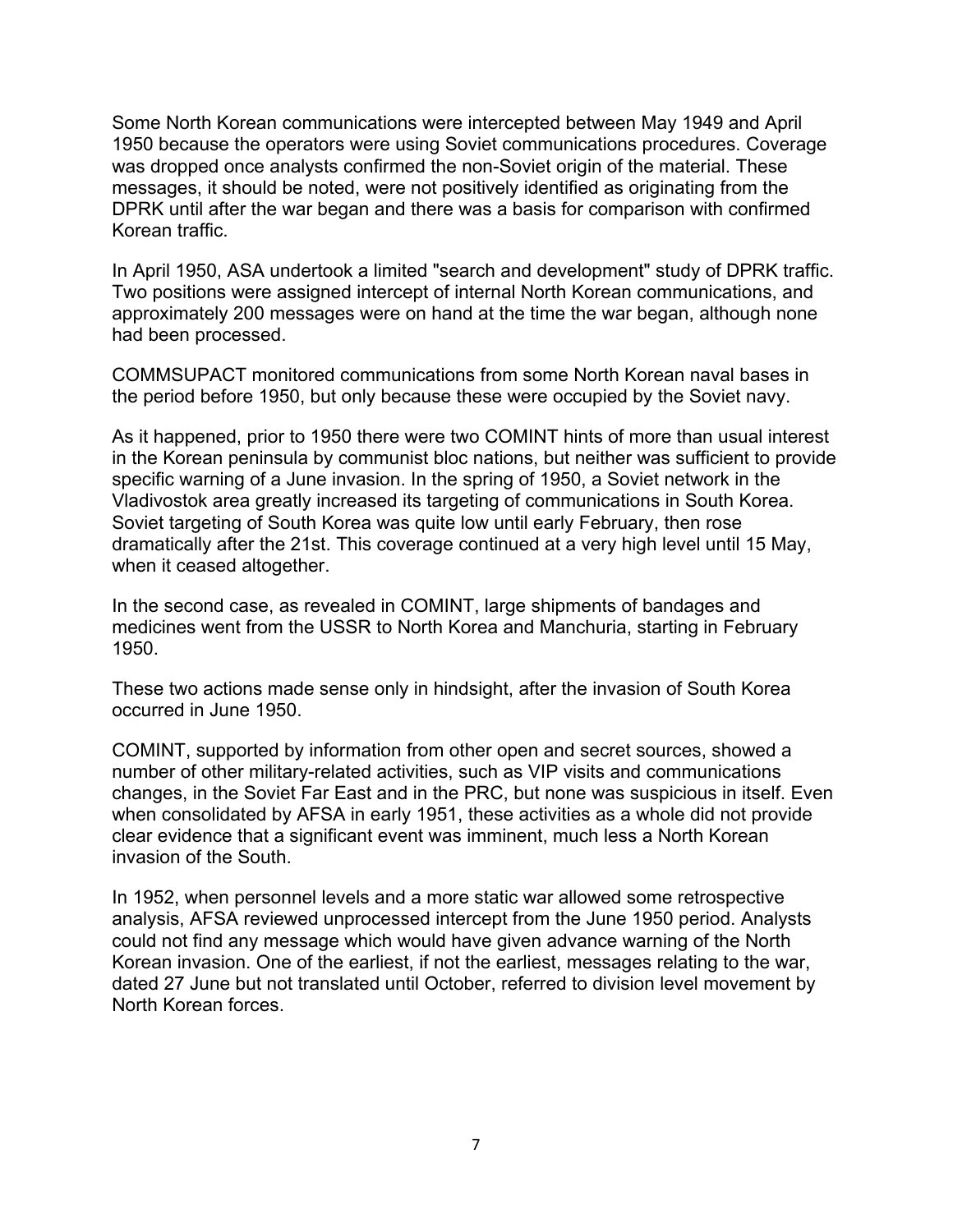## <span id="page-7-0"></span>The Initial Responses

The outbreak of the Korean War spurred significant increases in funding and personnel for the U.S. national security establishment as a whole. The cryptologic agencies were no exception.

In June 1950, prior to the beginning of the war, AFSA had had the equivalent of two persons working North Korean analysis, two half-time cryptanalysts and one linguist. By November 1950, AFSA had 36 people on the problem, 49 by early 1951, and 87 people by March 1953. Prior to the Korean War, AFSA employed 83 analysts against the PRC; by November 1950, the number was 131, and by February 1951 it was 156, plus additional part-time assistance.

AFSA's chief of the Office of Operations, Captain Redfield Mason, USN, put the processing units for Korean materials on a twenty-four-hour basis. He also enhanced other operational areas that might produce information to support the war.

All available intercept positions in Japan were redirected to Korean collection. Some Navy intercept operators in Japan worked with ASA Far East on Korean collection. Even the 50th Signal Service Detachment, whose mission was to monitor U.S. forces to ensure communications security, was diverted to wartime support.

A small advance ASA unit arrived in Korea in mid-September 1950 and was assigned to combat support. The 60th Signal Service Company, based in Fort Lewis, Washington, considered the best prepared of the existing tactical ASA units in the Far Eastern Command, was dispatched to the war zone. It did not arrive, however, until early October, three months after hostilities had commenced.

Initial COMINT product was the result of plain text intercepts and traffic analysis. In fact, at many points in the conflict, traffic analysis, that is, the examination of message externals, often constituted the only form of COMINT for Americans. Because of problems with mountainous terrain, there was no steady or reliable information from direction finding (D/F), which had been an important source of intelligence in World War II.

COMINT production was hampered by supply shortages, outmoded gear, a lack of linguists, difficulties in determining good intercept sites, and equipment ill-suited to frequent movement over rough terrain. Until late in the war, most ASA trucks and radio receivers were of World War II vintage. The U.S. military fought much of the Korean War with equipment from the last big one; it is not surprising that intelligence organizations also would have to make do.

In the earliest period, the intelligence produced was not appreciated by Eighth Army officers. COMINT produced by AFSA or ASA was subject to restrictions on distribution which prevented full exploitation of the information. Officers preferred COMINT produced locally by Korean units which they took into service (see below). The distribution problems were slowly rectified.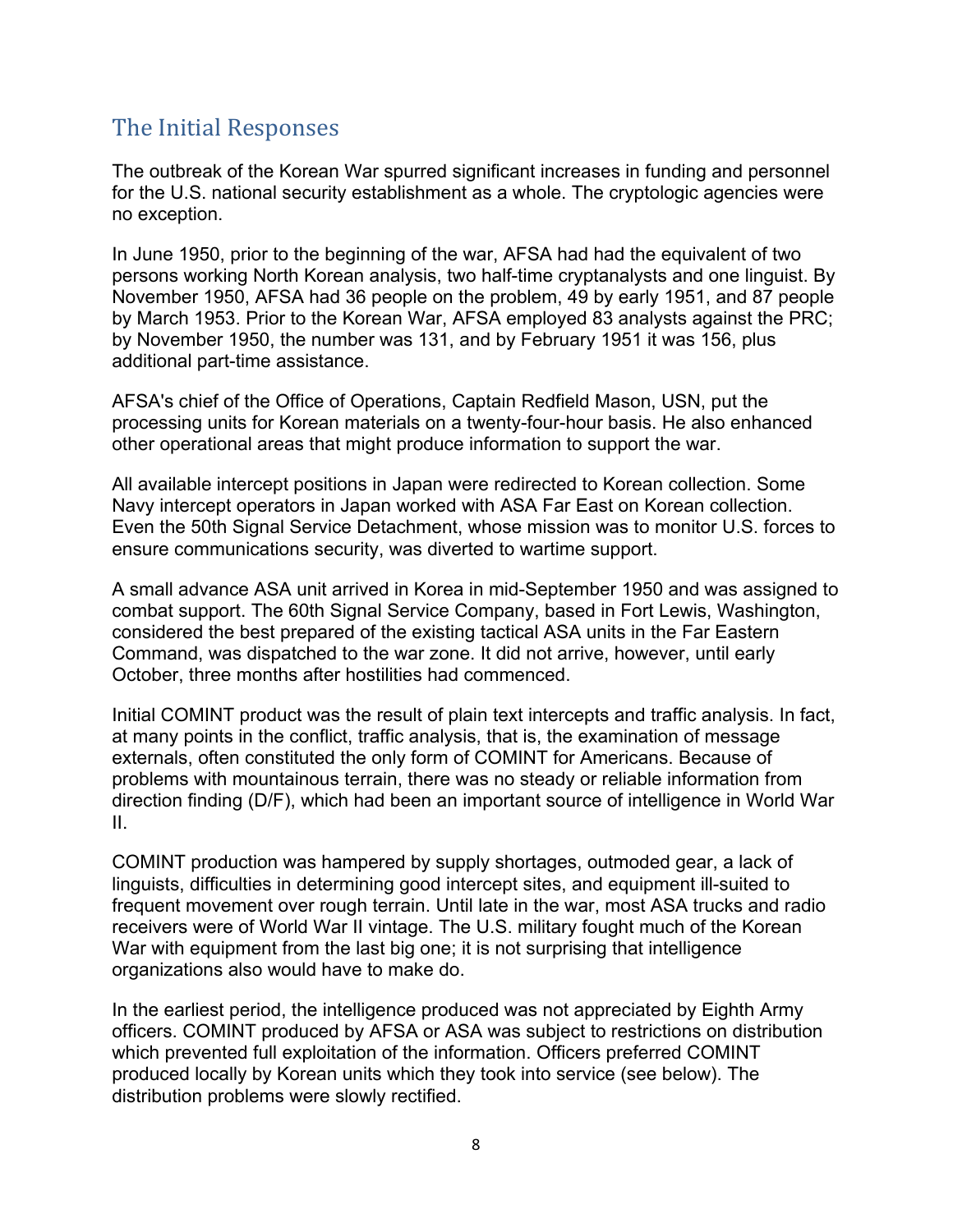COMINT units moved in support of the fighting forces. The First Communications Reconnaissance Company, which had arrived in Korea in October 1950, advanced into North Korea with the Eighth Army. It became one of the last American units out of Pyongyang during the Chinese counteroffensive. It eventually established a location for itself in Seoul in early 1951.

The Air Force Security Service (AFSS) also responded rapidly to the crisis in Korea. The AFSS had only been in existence less than two years, and had concentrated primarily on organizational and doctrinal development; its field activities were minimal. It had two mobile squadrons; the one in the Far East concentrated almost exclusively on targets in the USSR and was configured to provide early warning of hostile activity rather than provide tactical support in time of war.

AFSS instructions to its headquarters in Japan on 25 June were to devote two intercept positions to the air activity in the conflict in Korea and increase reporting. On 27 June, AFSS instructed its field office to "go into a full war alert status," with special attention paid to Soviet actions, particularly any Soviet movement against Japan.

As soon as war broke out in Korea, AFSS headquarters in Japan dispatched a team to recruit trusted South Koreans and establish a forward support unit in Korea. They found that U.S. Air Force personnel in Seoul had already appropriated the services of a South Korean COMINT unit (see below), the unit was already productive, and there was nothing for the team to do. The crew returned to Japan.

During the Korean War, the Naval Security Group primarily monitored the activities of Soviet forces in the Far East. Since the Soviets intervened in the war with air support, there remained the possibility they might deploy ground or naval forces, or take advantage of U.S. preoccupation to seek advantage elsewhere in Asia. The possibility of Soviet intervention seemed great in the first days of the war, when elements of the South Korean Navy fired upon a Soviet auxiliary vessel from Vladivostok.

Navy intercept also monitored Soviet reactions to U.S. ferret flights in the North Korean region. This information was passed to U.S. Air Force units.

The Marines who fought in the Pusan Perimeter, landed at Inch'on, and advanced deeply into northeast Korea did not have their own tactical COMINT support. Although senior commanders likely had access to COMINT available at higher headquarters, it appears, pending further research, that COMINT did not filter down to the Marines who moved northward.

The Marine Corps had deployed tactical COMINT units for combat intercept late in the Pacific campaigns of World War II, but these were demobilized or "downsized" after the war. A Marine Radio Company, trained for COMINT support in wartime, was in existence at Camp Pendleton in 1950, but was not deployed to Korea because it lacked equipment and was not considered combat ready.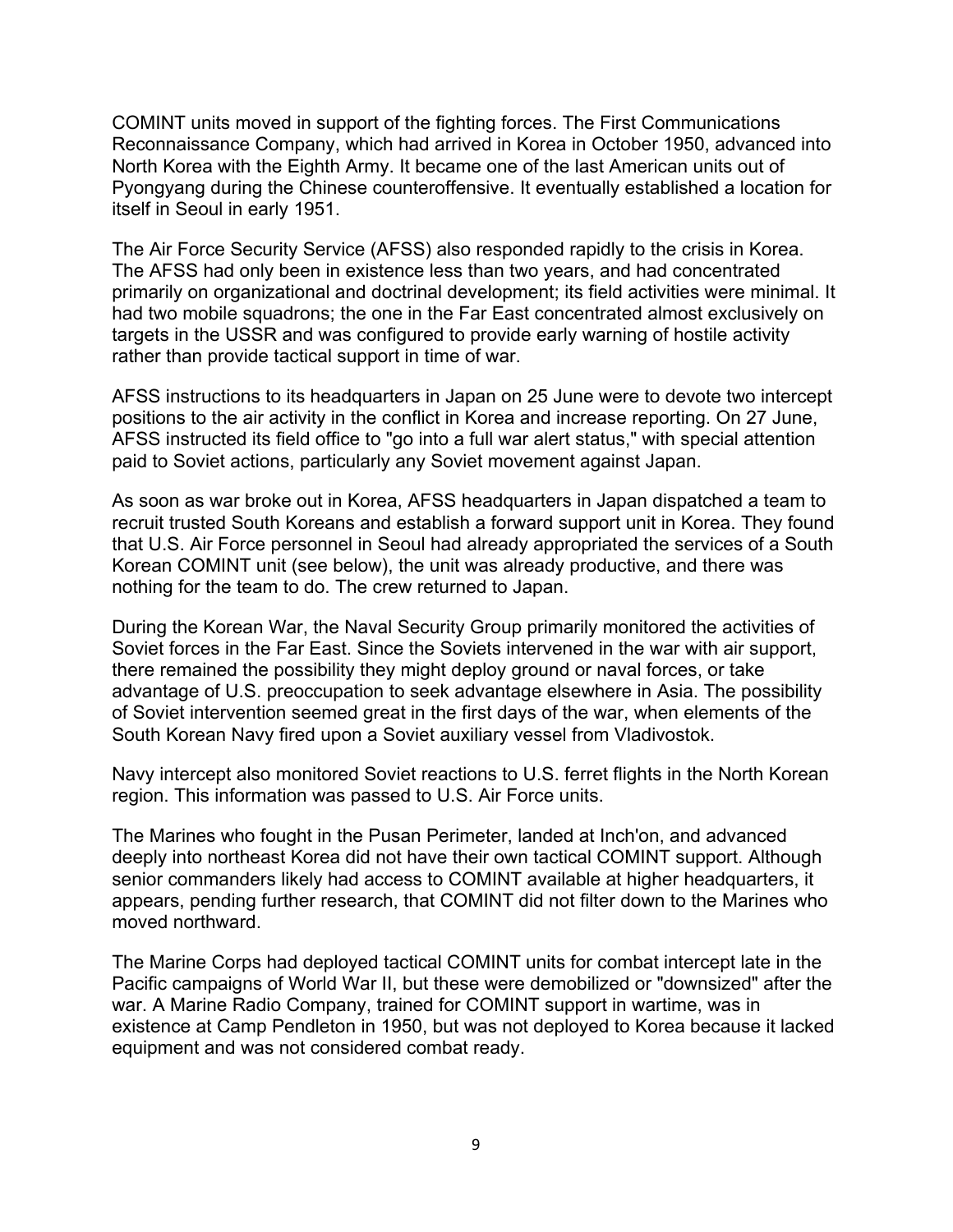The Korean campaigns led to improvements in the 1950s. A USMC study of its Korean War experience recommended enhancement of the Corps' tactical COMINT capabilities. This was done in the years following the war.

#### <span id="page-9-0"></span>The Language Problem

At the time the war began, only two Korean linguists were available to the Army Security Agency, Youn P. Kim and Richard Chun, both assigned to the Army Language School in Monterey, California. Y.P. Kim was from California, the son of Korean immigrants, while "Dick" Chun had grown up in Hawaii. Both had served in World War II and had been hired by ASA initially because of their Japanese language abilities.

Neither possessed a security clearance in June 1950. Y.P. had served as a cryptanalyst and translator for the Army at Arlington Hall prior to 1945, but had relinquished his clearance when assigned to occupation duty in Japan in the late 1940s. Dick Chun, as a transportation sergeant in the Hawaiian National Guard - with service in Italy and the South Pacific - had never had a security clearance and, in fact, knew nothing about communications intelligence.

Dick Chun was sent to ASAPAC, first in Japan, then on to the Korean Peninsula. He tipped ASAPAC off to Lieutenant Y.P. Kim, who was the more experienced linguist, so when Y.P. arrived in Tokyo, expecting to join General Dean's headquarters, he was diverted instead to ASA. (This was personally fortunate: the North Koreans mauled General Dean's forces, and the general himself was taken prisoner).

AFSA began a vigorous training program in the Korean language. A few linguists, stimulated by the emergency, taught themselves the language.

At the beginning of the war, not only linguists were in short supply, so were Koreanlanguage dictionaries. For that matter, no dictionaries had listings of North Korean military terms - few linguists knew them, either. Working aids were developed over time by contextual analysis and by comparison with Japanese and Chinese cognate words.

One solution to the problem for U.S. forces was to attach South Korean COMINT units which had lost their parent organizations during the disorganization in the early period of the war. The U.S. Army sponsored an ROK Navy unit, known from its leader's name as the Kim Unit. The U.S. Air Force Security Service sponsored a similar unit from the ROK Air Force, known also from its leader, the Cho Unit.

The Kim and Cho Units worked to support the U.S. military for the duration of the war; they were given rations and military supplies in exchange for intercept and translation work. The Americans at first drew on these units as language resources, but soon were impressed with their discipline in collection and often were pleasantly surprised by their cryptologic capabilities.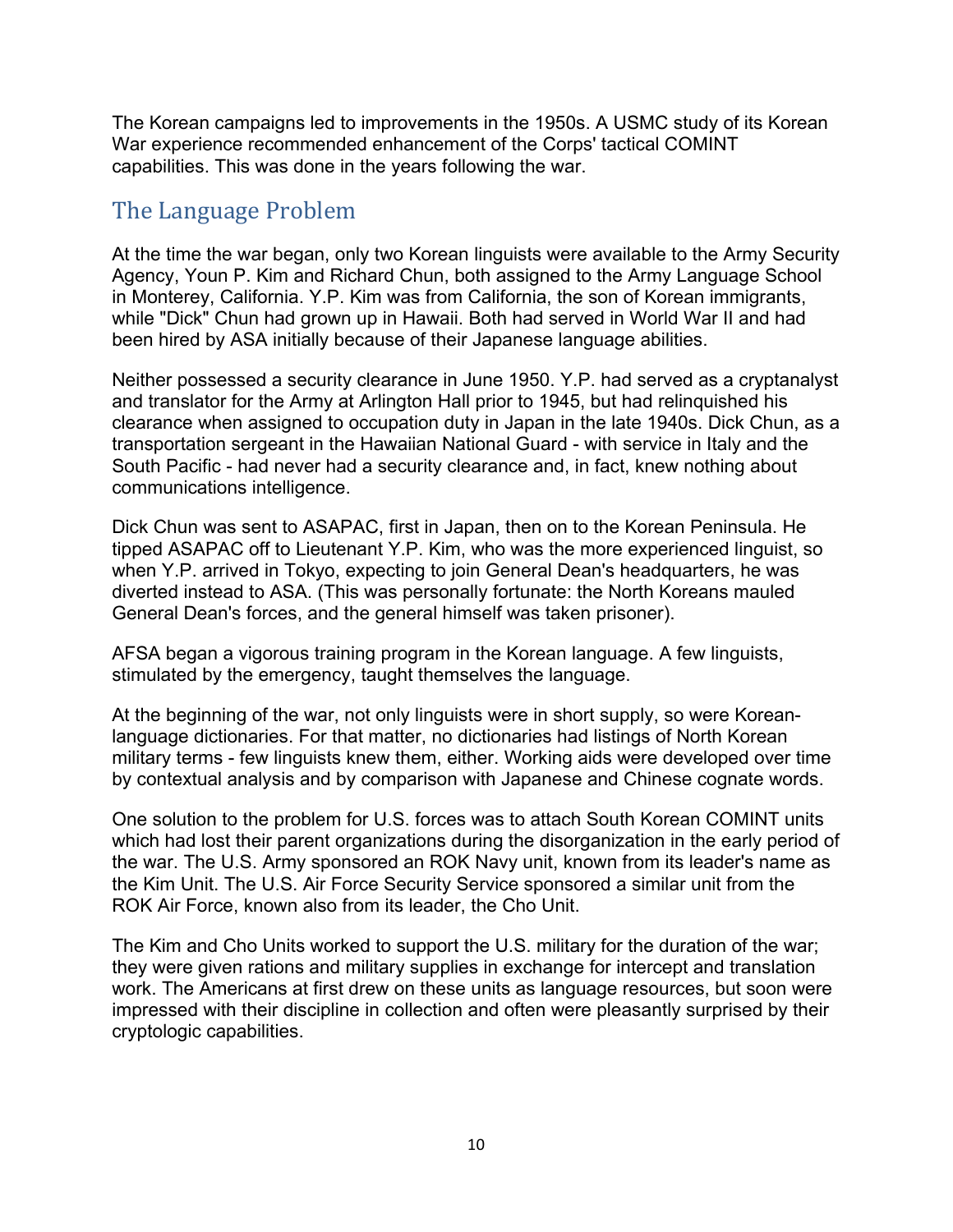It was not until mid-1951, a year after the outbreak of war, that larger numbers of Korean linguists arrived from the Army Language School. The problem of linguists, however, was never adequately solved.

### <span id="page-10-0"></span>The Pusan Perimeter

Although UN forces equaled or outnumbered the North Koreans by July 1950, American and South Korean troops were spread thinly over a wide defensive perimeter. Since the KPA could choose the place and time of its attacks, initially it could put local superiority of force into any battle. More than once the North Koreans came close to breaking through American lines.

At this crucial stage, COMINT identified North Korean airfields, including timely information on their construction and the disposition of aircraft, located distribution centers for artillery ammunition, and reported the status of the North Korean supply system. COMINT often gave General Walton Walker adequate warning of KPA movements, allowing the Eighth Army Commander to move his own troops to meet threats.

As UN forces pressed the KPA northward, COMINT followed the progressive collapse of Army and other networks and the relocation of many air operations. By late October, air force and coastal defense network activity had been reduced to "callups." Police networks handled almost all the rest of DPRK government and military communications. It appeared from COMINT that Supreme Headquarters had moved to Sinuiju, near the Manchurian border.

### <span id="page-10-1"></span>The Chinese Enter the War

*ASA and then AFSA had worked the Chinese Communist "problem" since 1945, but, prior to the intervention of the People's Liberation Army in the Korean War, the effort was largely confined to traffic analysis. With lives at stake, the need to provide new kinds of tactical and strategic information, and provide it faster, led to greatly enhanced effort.*

*The cryptologic services had begun enhancing coverage of mainland Chinese targets following the establishment of the PRC in October 1949. In March 1950, USCIB authorized an increase in collection and processing against PRC communications, but it required nearly two years to develop effective processing of PRC military messages.*

*Although it took time to develop capabilities against the People's Liberation Army (PLA), one area of exploitation was available. In the postwar period, a team of Chinese linguists and analysts at AFSA, under the leadership of Mr. Milton Zaslow, exploited Chinese civil communications, i.e., general traffic which included personal cables as well as unencrypted official messages. This effort was to assume unexpected importance as the possibility of Chinese entry into the war loomed.*

*Based on translation and analysis of Chinese civil communications, in July 1950 AFSA reported that elements of the Chinese Fourth Field Army had moved from Central China to Manchuria in April and May. In early September, AFSA, again basing its reporting on Chinese civil communications, stated that the PRC had continued to deploy major military units from*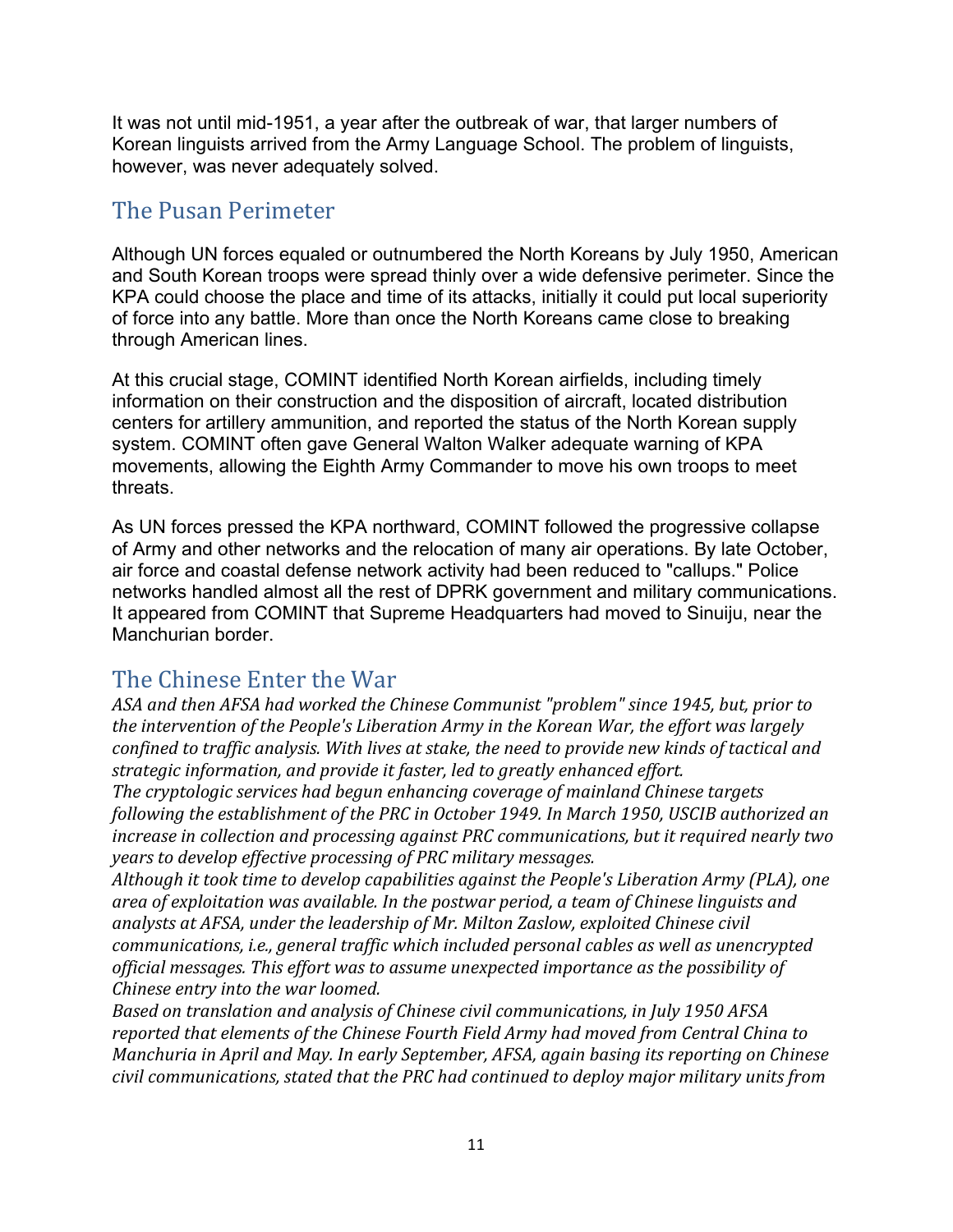*southern or central China to Manchuria. Throughout September and October AFSA noted continued movement of these and additional forces toward the Sino-Korean border areas. A message datelined Shanghai in mid-July identified General Lin Piao as the commander of PLA forces which would intervene in Korea. Messages of late September 1950 told how Chou En-lai, the PRC foreign minister, had warned diplomats from neutral nations that the PLA would intervene in Korea if UN forces crossed the 38th parallel, the original dividing line between the two countries. In a radiotelephone call, an East European reported from Beijing in early November that orders had been issued allowing every Chinese soldier to volunteer to fight in Korea, saying, "we are already at war here."*

*It has long been known that military and intelligence officials, in possession of considerable warning from non-COMINT sources (usually referred to by COMINT-cleared readers as "collateral"), decided either that the PRC was bluffing or that it did not matter, because the time when Chinese intervention could be effective had passed. The reactions of U.S. leaders in Washington, Tokyo, and Seoul to the COMINT indications of PRC intervention are not known at this writing, and deserve closer study.*

*The PLA forces in North Korea attacked UN units on 25 October, then unaccountably broke off contact for a month, despite large concentrations of Chinese troops in North Korea and along the border. Many believe that the initial attack was a warning to UN forces to pull back. COMINT does not shed light on this question.*

*However, COMINT in the month between the first Chinese attacks and their all-out offensives which began in late November showed additional movement of Chinese troops toward Manchuria. Messages in November continued to show Beijing in a state of emergency. Messages from PRC civil communications of early to mid-November disclosed an order for 30,000 maps of Korea to be sent from Shanghai to the forces in Manchuria. Officials in the U.S. Army's Military Intelligence calculated that many maps would supply thirty divisions. In late November, the PLA attacked U.S. and allied forces with thirty divisions.*

*COMINT reports of early July 1950 noted that the Soviet air forces had established a communication net in China to serve military and civilian aircraft at airfields in Korea and Manchuria. After March 1951, intercept showed Soviet control of fighter activity in the northernmost regions of Korea, as communist aircraft challenged UN air operations. While in Pyongyang, General Walton Walker visited an ASA Company (where First Lieutenant Dick Chun mistook him in the dark for another lieutenant - Walker made light of the error). As Chun remembered, Walker was intrigued to read raw intercept; he requested that it be sent to him instead of the summaries he had been receiving.*

*The 60th ASA, which was accustomed to operating out of trucks, mobilized its vehicles and departed Pyongyang ahead of the Chinese. One team was sent ahead to Seoul to begin operations before the other departed, so there would be no break in coverage. The second team spent three days in the winter weather retreating southward to the capital city, then further south as the Chinese pushed U.S./UN forces back.*

*Traffic analysis enabled U.S. analysts to follow the reestablishment of North Korea's armed forces, first as they centralized at Pyongyang, then as headquarters moved elsewhere. By early January, U.S. analysts believed the North Korean Air force had achieved operational levels comparable to those in existence before it evacuated Pyongyang in October 1950. UN forces recovered from the Chinese drive and by spring 1951 had reestablished a defensible* line in the waist of the Korean peninsula. The line of battle remained there for the rest of the *war.*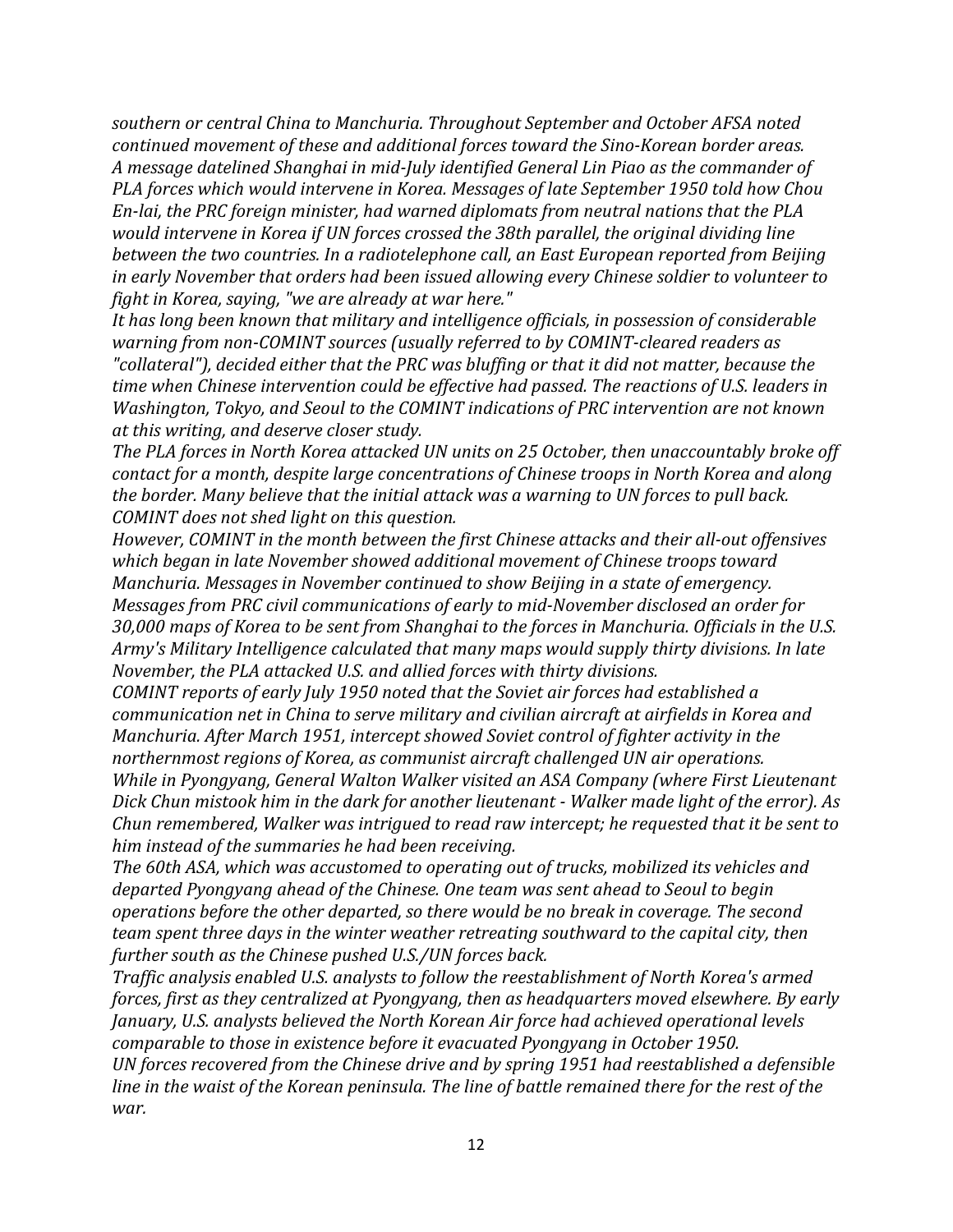#### <span id="page-12-0"></span>The Stalemate

*As the line stabilized in mid-1951, and COMINT support became more institutionalized, ASA headquarters was established in the western suburbs of Seoul on the campus of Ewha College, the largest women's school in Asi[a.3](https://nsa.dod.afpims.mil/News-Features/Declassified-Documents/Korean-War/Sigint-BG/#N3) The college was selected because it was on the periphery of the capital, had Western-style buildings, and had suffered comparatively little damage in the liberation of Seoul. Other COMINT activities were conducted in the neighboring Choson Christian College (now Yonsei University).*

*Advance warning of impending attacks often was derived through analysis of communications associated with PLA artillery preparations. Much of the initial reconstruction of the PLA's order of battle (OB) came from traffic analysis. In May 1952, intercept of a plaintext message allowed ASA analysts to reconstruct an almost complete PLA OB.*

*In one instance, COMINT answered an important OB question. Senior commanders of the Eighth Army wanted to confirm reports that the Chinese 40th Army, composed largely of combat veterans, had crossed into Korea during the winter of 1951. The presence and location of the PLA unit were confirmed by a North Korean message reporting that farmers had complained about soldiers from the 40th Army stealing their rice! It is believed that this message was couriered immediately to the Eighth Army commander, General Matthew Ridgway.*

*The entrance of the Chinese armies in Korea renewed the language problem for the COMINT units. Neither ASA nor AFSS had enough Chinese linguists. AFSS began training airmen in Chinese through a program at Yale University.*

*It might seem that the large Chinese population of the United States would be a natural source of linguists for ASA, but this did not work out as hoped. One particular problem was the difference in dialect between PLA radio operators and American-born Chinese. Some help in intercept and translation was obtained by hiring a limited number of Chinese Nationalists from Taiwan as Department of the Army civilians. Some special training was needed here, also, due to differences in military vocabulary between the Communists and the Nationalists. The new war in Korea in 1951 was actually a Sino-Soviet intervention. Soviet pilots fought in the skies over North Korea, although no Soviet infantry were committed to the conflict. This created the need for Russian linguists with the ability to intercept tactical communications. These individuals also were in short supply in AFSA and AFSS in 1951.*

*Once the battle line stabilized, U.S. forces instituted a rotation policy under which soldiers earned "points" for service at variable rates according to their job and proximity to combat. This rotation policy included ASA personnel and created a constant need to find replacements and conduct training for linguists as well as other specialties.*

*Despite the problems, COMINT production continued and was appreciated. In encouraging measures to enhance linguistic support, the Far Eastern Command told AFSA, "Korean COMINT remains outstanding intel [sic] source here for MacArthur and Ridgway."*

*As the war settled into relatively static front lines and truce talks began, both KPA troops and the People's Liberation Army improved their communications security procedures. This resulted in a significant decrease in the quantity and quality of information available to UN commanders, although the flow never ceased entirely.*

*COMINT supported the UN Command when truce negotiations began in July 1951. For example, intercepts helped identify North Korean personalities who were participating in the*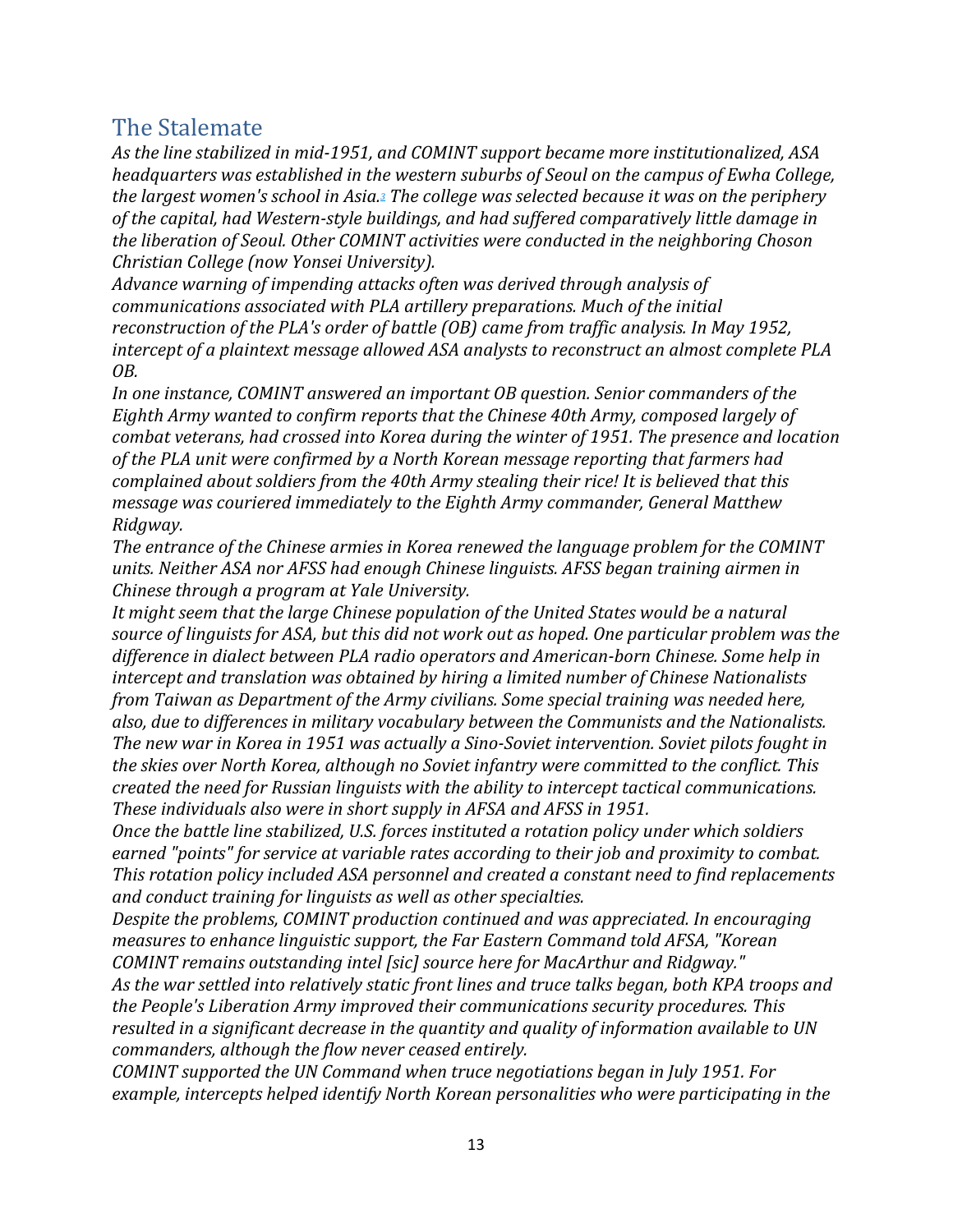*initial talks in the city of Kaesong. The support from these communications included summaries of meetings and communist propaganda statements.*

*Some reports concerned the frontline situation and routine administrative matters. Typical was a message to General Nam Il on defensive activities by UN forces.*

*On the other side of the world from the combat zone in Korea, COMINT assisted the war effort by exposing Soviet spies in key positions. In Washington and London, Donald Maclean and Guy Burgess, British diplomats, and some colleagues were able to provide the Soviets with detailed information from the highest levels about U.S. atomic bomb stockpiles, U.S. and British policy prior to the Korean War, war plans, and - perhaps most important of all - the restrictions on U.S. commanders in Asia which prevented them from carrying the war to Soviet or Chinese territory.*

*Maclean was exposed when cryptanalysts working on the VENONA project recovered and translated enough messages about his work to identify him. Harold "Kim" Philby, a coconspirator with access to VENONA, warned him and Burgess; the two then fled to the USSR. Despite the failure to arrest the conspirators, the leak of vital policy and intelligence secrets was stanche[d.4](https://nsa.dod.afpims.mil/News-Features/Declassified-Documents/Korean-War/Sigint-BG/#N4)*

### <span id="page-13-0"></span>COMINT Innovations

*The decline in more traditional methods of COMINT production forced the services into trying new ideas, or, in one case, reverting to an older one.*

*In late 1951, in conditions reminiscent of France in 1917, ASA personnel inadvertently rediscovered an intercept technique used extensively in World War [I.5](https://nsa.dod.afpims.mil/News-Features/Declassified-Documents/Korean-War/Sigint-BG/#N5) UN forces in Korea commonly planted sound detecting devices forward of their bunkers to give warning of approaching enemy troops; it was found that these devices also picked up telephone calls. This "ground-return intercept," using the principle of induction, enabled collection of some Chinese and Korean telephone traffic.*

*The bad news was this intercept had to be conducted much closer to enemy positions than normal intercept, sometimes as close as thirty-five yards. This risk was assessed carefully and accepted.*

*Ground-return intercept (GRI) gave UN forces access to information on Chinese or North Korean patrols, casualty reports, supply problems, and evaluations of UN artillery strikes. One colonel who participated in the GRI program was heard to remark that the information was so well appreciated by his soldiers that he had little trouble getting volunteers to go out at night and implant the equipment to make intercept possible.*

*A second innovation in COMINT production became one of the foremost producers of tactical intelligence for the U.S. military. This was low-level intercept (LLI).*

*Low-level teams initially consisted of an officer, driver, and one to three operators/translators working out of a jeep; over time the number of operators increased. Although the mobile operations were productive, the jeeps were considered too vulnerable, and operations were "dug in" in bunkers near the main line of resistance, as it was then called. The product was disseminated directly to combat units, usually at regimental level.*

*The first attempt at front-line LLI in July 1951 proved only partially successful, but, after some changes in equipment, the program began in earnest in August. Seven LLI teams were fielded by November 1951. By the following May, ten LLI teams were in operation, with planning for*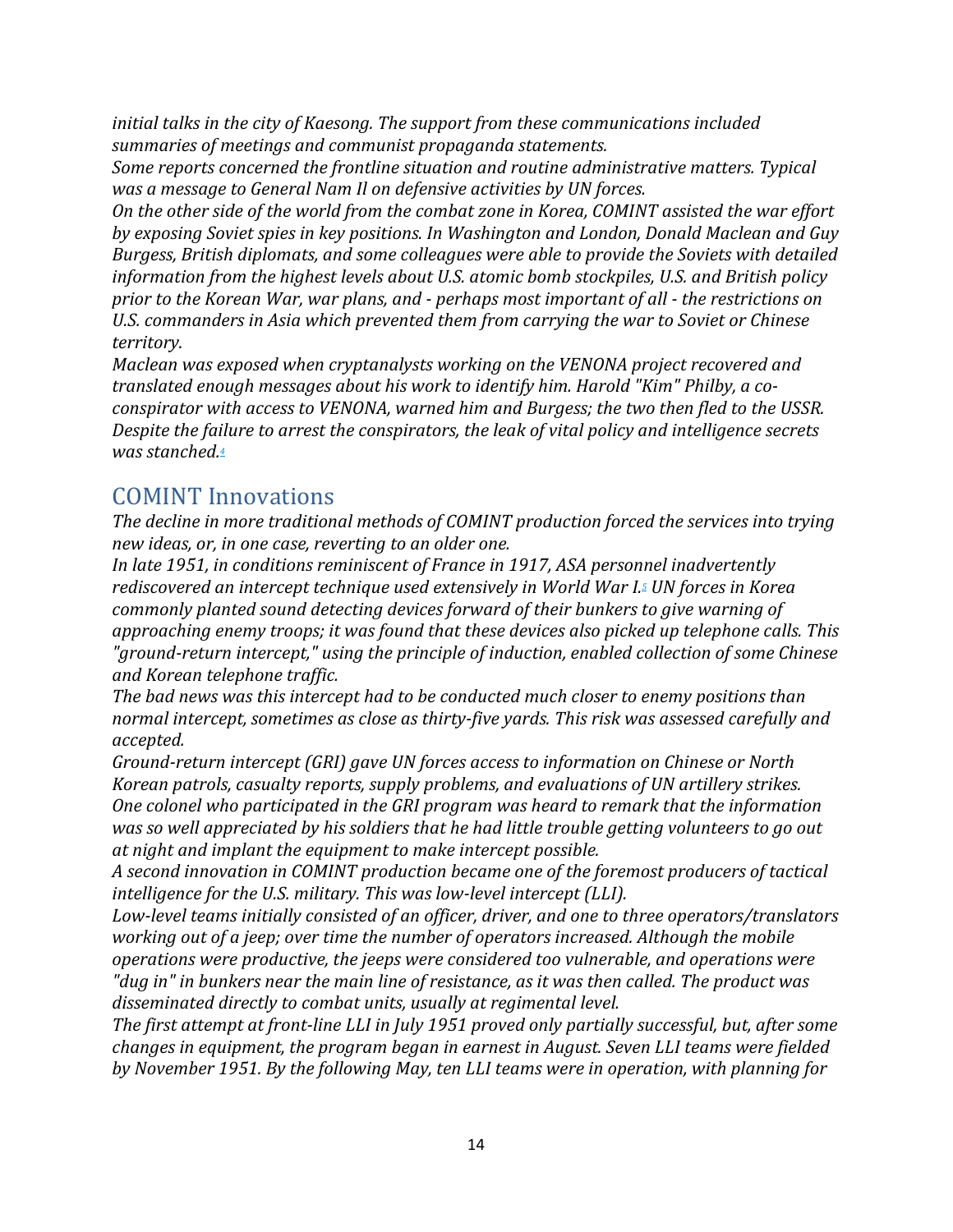*more. The success of the program is attested by the fact that by October 1952, fifteen LLI teams were at work, and by the end of the war, twenty-two LLI teams were active. It was estimated that the tactical value of LLI product lasted from twenty minutes to three days at best - but, however perishable, it paid off. In early September, units in the U.S. 1st Cavalry Division area successfully repelled a heavy attack by the PLA. One important element in this victory was the advance warning given by the 1st Cav's LLI team.*

*Because the LLI teams dealt in perishable and current intelligence, not much long-term analysis was done - or possible. It thus became difficult to keep continuity on opposing units. These problems were eased somewhat with the creation of an LLI "control section" at ASA headquarters in Seoul in late 1951. This section collated reports from the field and service as a reference source on language problems and OB questions.*

#### <span id="page-14-0"></span>Air Force Support

*The Air Force Security Service continued support to the air during the period of stalemate. The AFSS also adopted a number of innovations to provide new kinds of support for the air war.*

*A good example of AFSS support occurred in June 1951. Analysts at an Air Force intercept site were able to accurately predict a North Korean bombing raid on UN-held islands. This intelligence enabled the commanding general of the U.S. 5th Air Force to ensure that the raid was met with ample defense. One YAK and two IL-10 bombers were downed, several others were damaged, and two MiG fighters were also damaged. It is believed that the commander of the 5th Air Force may have been aware of the impending raid before the commander of the North Korean attacking unit had received his orders.*

*In late April 1951, AFSS personnel intercepted messages that indicated aircraft of the 4th Fighter Squadron were being boxed by Soviet aircraft. The quick relay of this information to the flight enabled it to avoid the trap. This kind of warning continued through the war. Soviet Bloc Air defense doctrine called for control of local fighter pilots by their tower. These ground control intercept (GCI) communications were vulnerable to eavesdroppers.*

*At various periods during the air campaign, COMINT units from the AFSS were intercepting North Korean, Chinese, or Soviet instructions to their pilots. These were disguised as "radar plots" and forwarded in near-real time to U.S. pilots operating over North Korean territory. When this source was exploited, the U.S. "kill ratio" over MiGs was quite high; during periods of nonexploitation, the ratio was much lower.*

*Monitoring of North Korean, Chinese, and Soviet air communications was done from listening posts in South Korea, but there were hearability problems for certain areas at different times of the day. To solve these problems, in mid-1951 the AFSS established an intercept site on Paengyong-do - commonly known as "P-Y-do" by Americans - a UN-held island close to the west coast of North Korea. Since this was close to enemy territory, the security regulations had to be relaxed, and 5th Air Force had to provide special evacuation service. Eventually the Americans abandoned their effort on the island.*

*Once this activity on P-Y-do proved successful, in the spring of 1952 a similar operation was undertaken on Cho-do, a UN-held island off the east coast of Korea, near Wonson. Lieutenant Delmar Lang organized teams of linguists and personnel from the Tactical Air Control Center to provide near-real-time information to pilots operating over North Korea. Del Lang, by the way, used this operation as a model for similar activity during the Vietnam War.*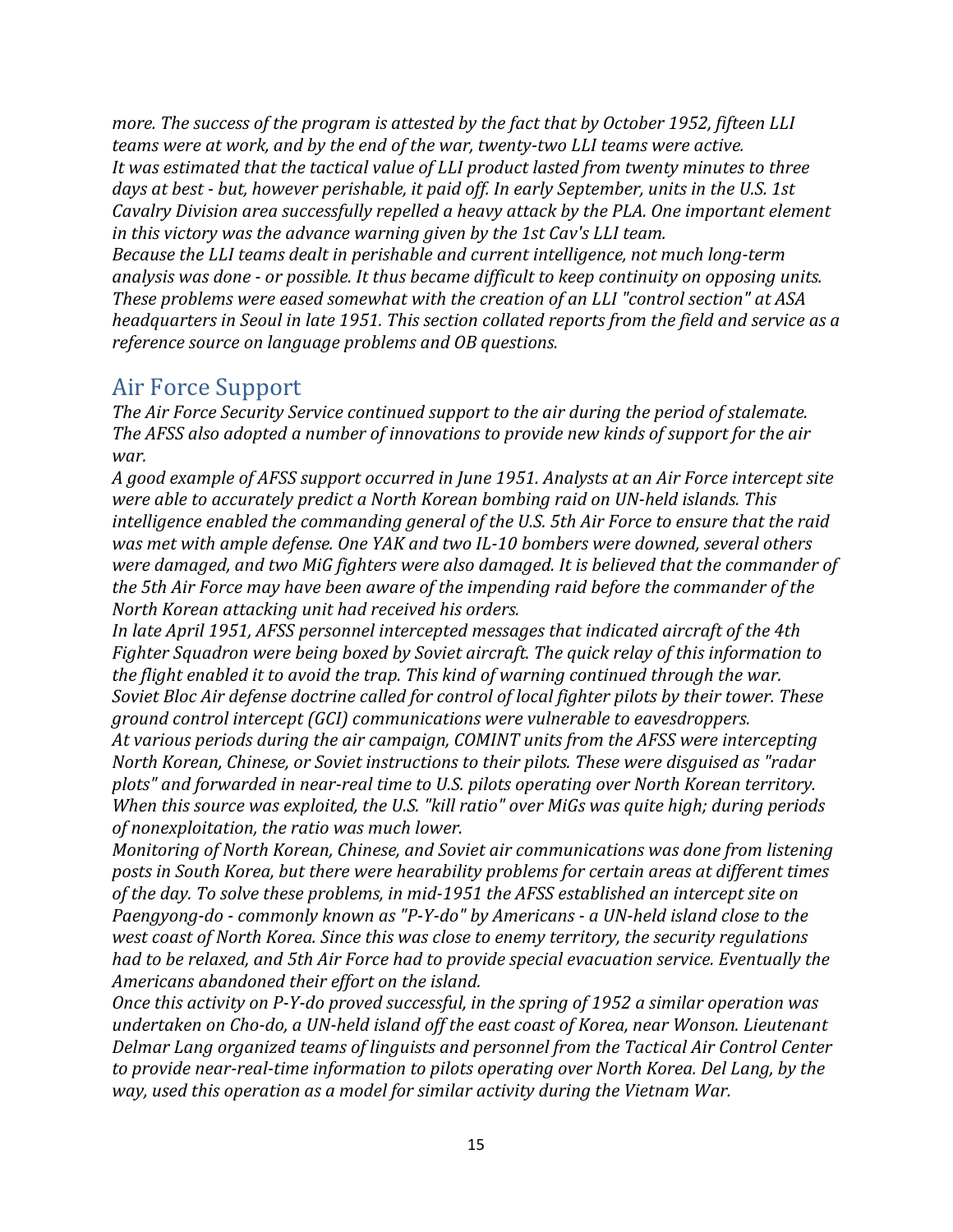*Security Service also conducted airborne collection operations. In addition to support of the war effort, these flights were useful in testing intercept equipment and general concepts of operations.*

## <span id="page-15-0"></span>War's End

*Hill 395 was located at a strategic point in central Korea, and its loss would have endangered other UN positions in that region. In October 1952, the Chinese attacked the hill, which was defended largely by ROK Army units, with U.S. artillery and air support and French infantry. A standard history of the Korean War notes that "pre-battle preparation, made possible by effective intelligence, added to well-trained troops, skillfully employed, and backed by coordinated air, armor, and artillery support, demonstrated what might be accomplished on defense.["6](https://nsa.dod.afpims.mil/News-Features/Declassified-Documents/Korean-War/Sigint-BG/#N6)*

*The standard history could not say how good the intelligence really was. Warning of the battle came first from an intercepted Chinese message, prompting ASA to establish a field intercept site for tactical COMINT during the battle. Prior to the battle, this site identified the Chinese units assembled for the attack, then accurately predicted the date and time of the first wave. Low-level intercept kept the UN forces informed of the location of Chinese units during the battle, and artillery fire was targeted on the basis of COMINT. Hill 395 changed hands several times, but, at the end, the ROK Army 9th Division held it. According to ROKA legend, the victors thought that war's devastation had reshaped the hill to look like a White Horse, and Hill 395 acquired the nickname by which it is best known. In March 1953, intercept revealed Chinese planning for offensives at Old Baldy and Pork Chop Hill, two UN-held positions in central Korea. COMINT revealed troop movements and buildups several days prior to the attack. On "D-Day" itself, a low-level intercept gave the defenders warning that the attack would commence in five minutes. During the battle, intercept continued to provide information for U.S. decision-makers.*

*Similar warnings and battle COMINT were received concerning the all-out attack on Pork Chop Hill in July 1953.*

*COMINT provided warning of the final Chinese Communist Forces offensive of the war, at Kumsong, directed primarily against ROK positions.*

# <span id="page-15-1"></span>The Transition to NSA

*AFSA's role in the Korean War was severalfold. It first did sophisticated processing not available in the field, conducted long-term studies, and provided technical assistance. AFSA also coordinated official tasking with the services to eliminate duplication of effort in collection and analysis. Finally, AFSA worked with the services to standardize cryptologic terminology and reporting vehicles.*

*The central cryptologic organization had been established in May 1949, just a year before the Korean War began. AFSA's rapid response to wartime needs showed the professionalism of its people and its commitment to the war effort. However, it should be remembered that at the outbreak of war in Korea, AFSA was still in the process of sorting out its relationship with the Service Cryptologic Agencies. It is not surprising the relationship was somewhat uneasy and had some duplication of effort or other inefficiencies.*

*Despite excellent COMINT support to combat units, senior commanders, particularly those who had enjoyed access to COMINT in World War II, were dissatisfied. AFSA, which was*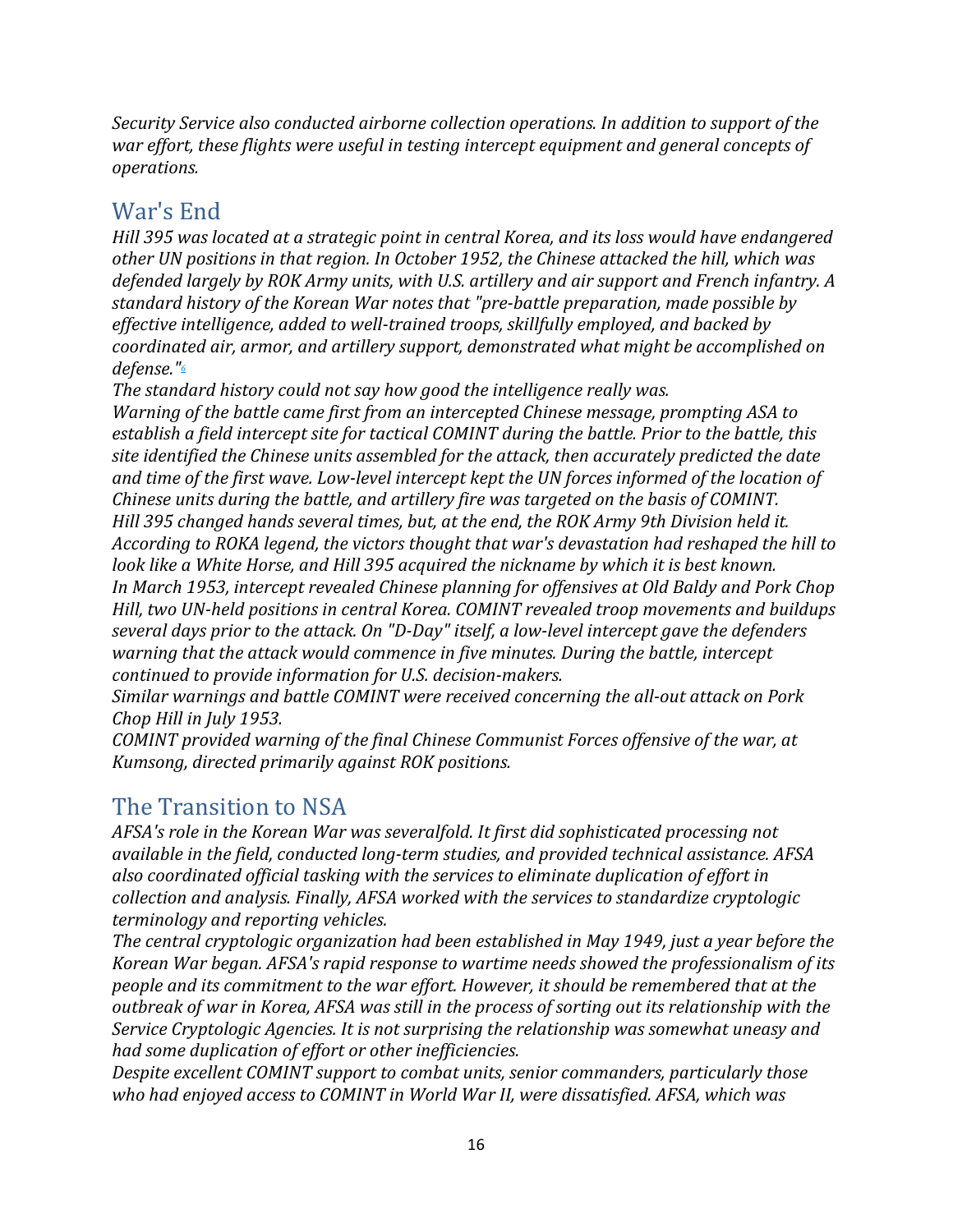*supposed to be setting and maintaining standards of performance, came in for much of the blame. General James Van Fleet, commander of the U.S. Eighth Army, one of the principal ground units in the war, put it in writing:*

*It has become apparent, that during the between-wars interim we have lost, through neglect, disinterest and possibly jealousy, much of the effectiveness in intelligence work that we*

*acquired so painfully in World War II. Today, our intelligence operations in Korea have not*

*yet approached the standards that we reached in the final year of the last war. Much of this dissatisfaction centered on AFSA. At the same time, the senior officials of the State Department and the Central Intelligence Agency also felt AFSA was less responsive to their needs than it should have been.*

*Dissatisfaction over AFSA's performance in the Korean War was not the only reason for the decision to reorganize American cryptology, but it clearly constituted one of the major factors.*

*Based on the perceived problems, President Truman created a committee, headed by New York lawyer George Brownell, to study the question of proper COMINT organization. The Brownell Committee Report, submitted in June 1952, noted that*

*AFSA is dependent on the services for all of its direct interception of COMINT … and on Service communications for all of its communications channels. However, none of the three Service*

*units is subject to AFSA control, except for the intercept positions under AFSA's operational*

*direction' by negotiated agreement, and AFSA has no power to compel elimination of*

*duplication of effort between them or to restrain them from engaging in activities that could better be centralized in AFSA itself[….7](https://nsa.dod.afpims.mil/News-Features/Declassified-Documents/Korean-War/Sigint-BG/#N7)*

*The Brownell Committee suggested that the creation of AFSA could be seen as a "step backward," and recommended that the power of the director, AFSA, to centralize COMINT be increased.*

*In October, Harry Truman authorized a reorganization and renaming of AFSA, and in November, the secretary of defense authorized the replacement of AFSA by the National Security Agency.*

#### <span id="page-16-0"></span>Conclusions

*The Korean War affected the U.S. cryptologic community in profound ways. When the war began, the U.S. government had just established its first central cryptologic organization, the Armed Forces Security Agency. This forced a sweeping reexamination of doctrine by the service agencies, followed by changes to structure and procedures.*

*Even though five years had passed since the highly successful cryptologic activities of the Second World War, little modernization had occurred in tactical support. In a time of lean budgets, priorities were given to development and deployment of sophisticated machine systems for making ciphers and for breaking them.*

*In the short term, after June 25, 1950, all four cryptologic agencies had to scramble to provide what the fighting man needed. At the beginning of the war, this was done through the tested methods from the Second World War. As more was needed later in the conflict, military and civilian analysts innovated and discovered new ways to skin old cryptologic cats.*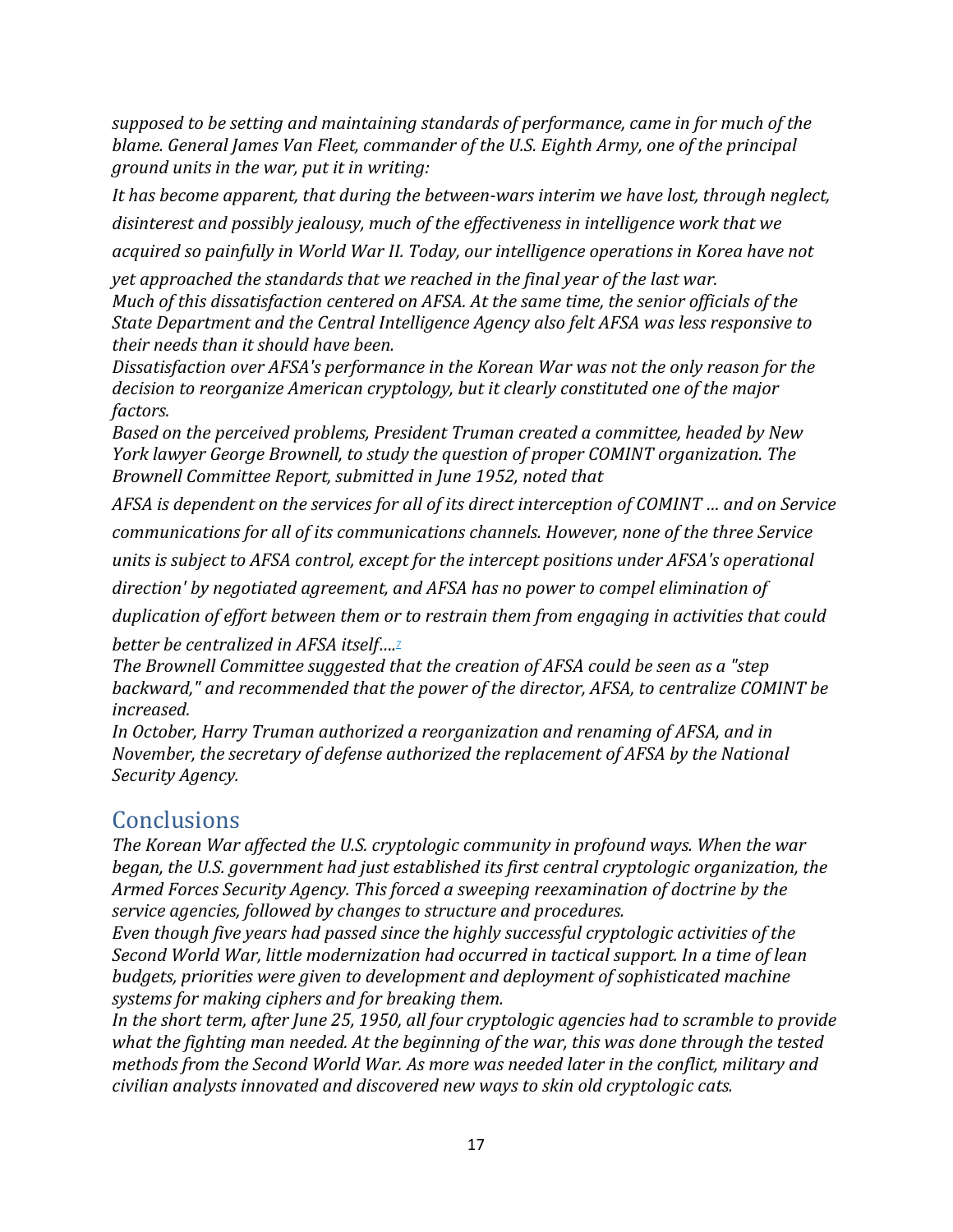*The Air Force Security Service was also a relatively new organization, but set a high standard for support to the effort in its first war.*

*All the SCAs, plus AFSA, benefited from the presence of a nucleus - in some cases, a large nucleus - of cryptologists who had seen service in World War II. They knew what was expected of them and worked hard to deliver it.*

*In the long term, all four cryptologic agencies were the beneficiaries of the significant budget increases to all sectors of the national security apparatus which the Korean War engendered. And each of the agencies profited from the experience in this war.*

*The cryptologic agencies relearned the techniques and skills developed during World War II. They also observed and revised their operational doctrines based on the needs of limited war. Finally, perhaps a little sooner than officials might have liked, the concept of a centralized cryptologic agency was tested under the direst of conditions. The policymakers were able to observe strong points as well as weaknesses in AFSA and, eventually, create a newer, more effective institution.*

*As Admiral Joseph Wenger, one of the architects of centralized cryptology, put it,*

*I firmly believe that had it not been for the invaluable experience we gained under the joint coordinating plan in effect prior to the creation of AFSA and in the operation of the latter agency, we would have had far more trouble in solving the early problems incident to NSA's establishment than was actually the case. At the beginning of NSA's existence, we at least knew, fairly certainly, what had to be done.*

*As in all of America's wars, however, the story of cryptology is not the story of brilliance in collecting or processing messages, nor even about determining the most effective organization. The purpose of wartime cryptology is to support the nation's objectives and to save American lives. As in World War II, cryptology in Korea accomplished these critical goals, and its contribution to the Korean War still shines and inspires.*

### <span id="page-17-0"></span>NOTES:

*1. These and subsequent paragraphs on espionage were written by Robert Louis Benson. For further information on Soviet espionage, see Verne W. Newton, The Cambridge Spies (New York: 1991) or Alan Weinstein, The Haunted Wood (New York: 1999).*

*VENONA is a coverterm of unknown derivation for the ASA/AFSA project to decrypt Soviet espionage communications. The Soviet communications occurred during World War II and were exploited in the late 1940s and early 1950s. They provided initial clues that allowed U.S. law enforcement authorities to arrest a number of important Soviet spies before and during the Korean War.*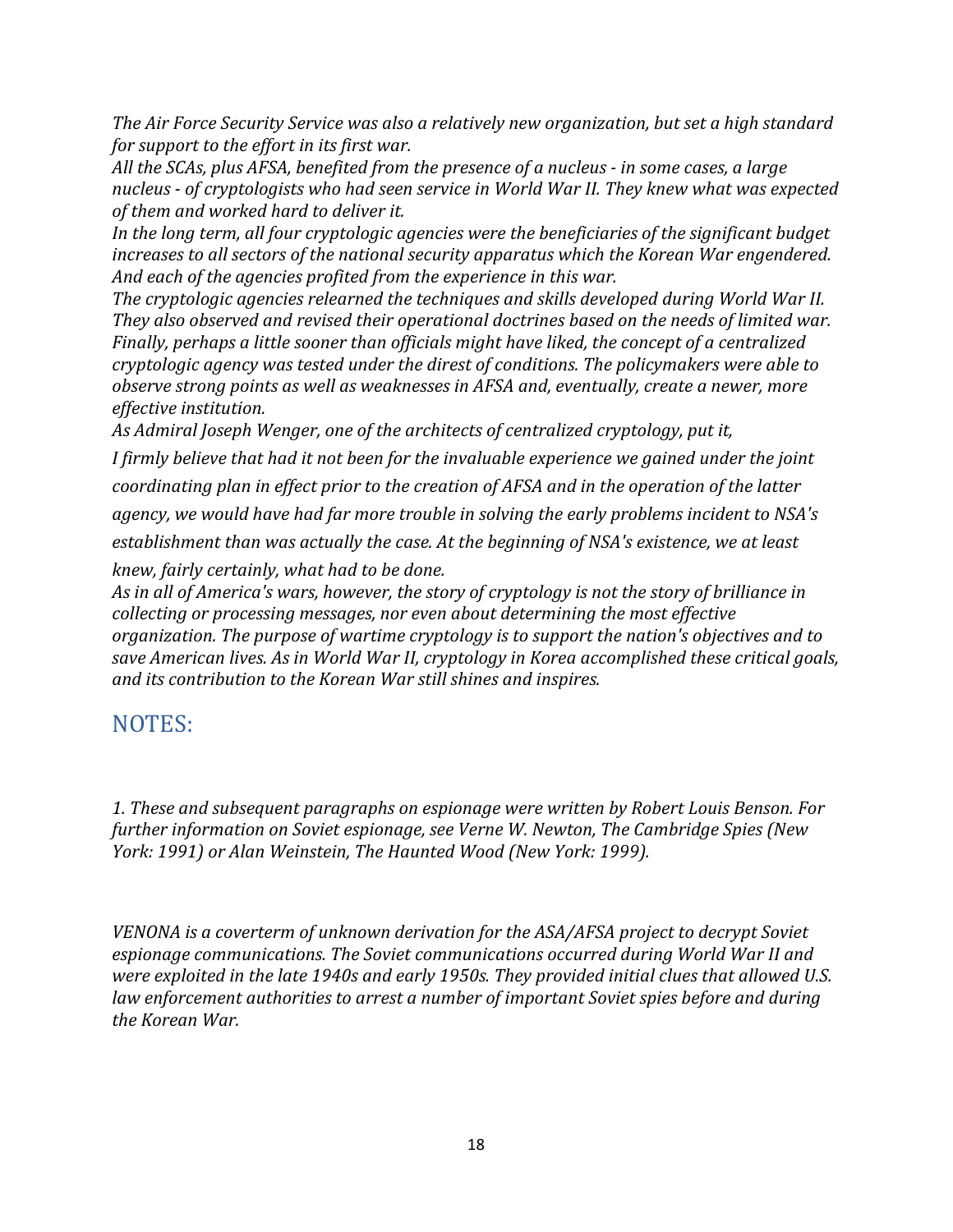*2. Robert Louis Benson and Michael Warner, VENONA: Soviet Espionage and the American Response, 1939-1957 (NSA/CIA Publication, 1996).*

*3. Interestingly, during World War II, both the Army and Navy cryptologic organizations established their headquarters in former girls' schools.*

*4. Yuri Modin, My Five Cambridge Friends (New York: Farrar Straus Giroux, 1994); Verne W. Newton, The Cambridge Spies (New York, 1991).*

*5. For the World War I application of this intercept technique, see Ernest H. Hinrichs, Listening In: Intercepting German Communications in World War I (Shippensburg, Pa.: White Mane Books, 1996).*

*6. Walter G. Hermes, United States Army in the Korean War: Truce Tent and Fighting Front (Washington: Office of the Chief of Military History, U.S. Army, 1966), 307.*

*7. Report to the Secretary of State and the Secretary of Defense, commonly referred to as the "Brownell Committee Report," Special Research History 123, National Archives and Records Administration, Record Group 457.*

#### <span id="page-18-0"></span>ACRONYMS

*AFSA - Armed Forces Security Agency, founded in 1949 AFSS - U.S. Air Force Security Service, the U.S. Air Force COMINT organization ASA - U.S. Army Security Agency, the U.S. Army COMINT organization ASAPAC - Army Security Agency Pacific COMINT - Communications intelligence (now known as SIGINT, i.e., signals intelligence) COMMSUPACT - Communications Supplementary Activity, the U.S. Navy COMINT organization DPRK - Democratic People's Republic of Korea KPA - Korean People's Army LLI - Low-level intercept NSA - National Security Agency, successor to AFSA OB - Order of Battle PLA - People's Liberation Army ROK - Republic of Korea ROKA - Republic of Korea Army*